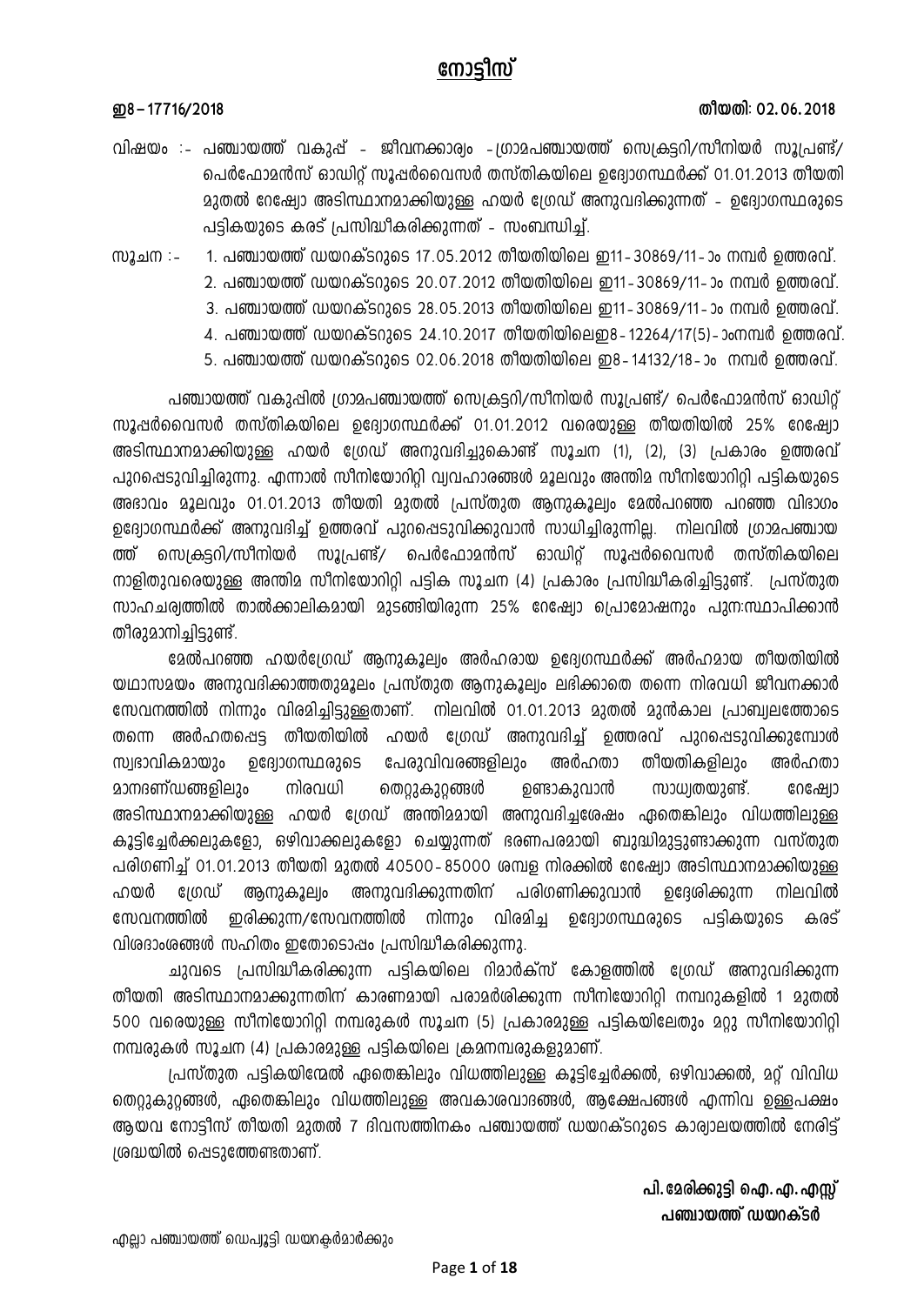## **Draft List of Secretary/ PAU Supervisor/ Senior Superintendent who are elegible for Ratio Based Higher Grade for the Period from 01-01-2013.**

| SI.<br>No. | <b>Seniority</b><br>No.in the<br>cadre of<br><b>SEC/SS/</b><br>PAU. Sr. | <b>Name &amp; Designation</b><br>with present station                       | Date of<br><b>Birth</b> | Date of<br><b>Promotion</b><br>in the<br>cadre of<br>S.S/PAS/<br><b>SGS</b> | Date of<br>Ratio<br><b>Promotion</b> | <b>Scale of</b><br>pay | <b>Remarks</b>                |
|------------|-------------------------------------------------------------------------|-----------------------------------------------------------------------------|-------------------------|-----------------------------------------------------------------------------|--------------------------------------|------------------------|-------------------------------|
| 1          | 1479                                                                    | K.H.Azees<br>Secretary (Rtd.)<br>Ramapuam G.P.<br>Kottayam                  | 01.12.1958              | 14.01.2010                                                                  | 01.03.2013                           | 40500 - 85000          | Retirement of<br>Sn. No.1138  |
| 2          | 4                                                                       | K. Damodaran<br>Secaretart (Rtd.)<br>Venkidangu G.P.<br>Thrissur            | 14.10.1958              | 13.04.2010                                                                  | 01.03.2013                           | 40500 - 85000          | Retirement of<br>Sn. No.1281  |
| 3          | 6                                                                       | D. Rajan<br>Secretary (Rtd.)<br>Nellanad G.P.<br>Thiruvananthapuram         | 16.05.1958              | 13.04.2010                                                                  | 01.04.2013                           | 40500 - 85000          | Retirement of<br>Sn. No.620   |
| 4          | 8                                                                       | M.P. Rosamma<br>Secretary (Rtd.)<br>Mallappuzhassery G.P.<br>Pathanamthitta | 16.07.1958              | 13.04.2010                                                                  | 01.05.2013                           | 40500 - 85000          | Retirement of<br>Sn. No.1369  |
| 5          | 9                                                                       | Ramakrishnan.S<br>Secretary (Rtd.)<br>Pallikkal G.P.<br>Pathanamthitta      | 07.01.1960              | 13.04.2010                                                                  | 01.06.2013                           | 40500 - 85000          | Retirement of<br>Sen. No.963  |
| 6          | 11                                                                      | Retnakumari<br>T.R.Secretary<br>(Rtd.)Kodomthuruthu<br>G.P.Alappuzha        | 24.05.1969              | 13.04.2010                                                                  | 01.06.2013                           | 40500 - 85000          | Retirement of<br>Sen. No.1219 |
| 7          | 12                                                                      | R. Madhusoodhanan<br>Secretary (Rtd.)<br>Melila G.P.<br>Kollam              | 21.05.1959              | 13.04.2010                                                                  | 01.06.2013                           | 40500 - 85000          | Retirement of<br>Sen. No.1468 |
| 8          | 14                                                                      | S. Ashok Kumar<br>Secretary (Rtd.)<br>Kalluvathukkal G.P.<br>Kollam         | 13.11.1957              | 13.04.2010                                                                  | 01.08.2013                           | 40500 - 85000          | Retirement of<br>Sen. No1199  |
| 9          | 15                                                                      | K. Krishna<br>Secretary (Rtd.)<br>Kuttikkol G.P.<br>Kasaragod               | 29.07.1961              | 13.04.2010                                                                  | 01.08.2013                           | 40500 - 85000          | Retirement of<br>Sen. No.1363 |
| 10         | 16                                                                      | K.S. Ramachandran<br>PAU Supervisor (Rtd.)<br>PAU I, Alappuzha              | 30.05.1959              | 13.04.2010                                                                  | 01.09.2013                           | 40500 - 85000          | Retirement of<br>Sen. No.1257 |
| 11         | 17                                                                      | S. Shajahan<br>Secretary (Rtd.)<br>Kundara G.P.<br>Kollam                   | 29.07.1961              | 13.04.2010                                                                  | 27.09.2013                           | 40500 - 85000          | Promotion of<br>Sen. No.760   |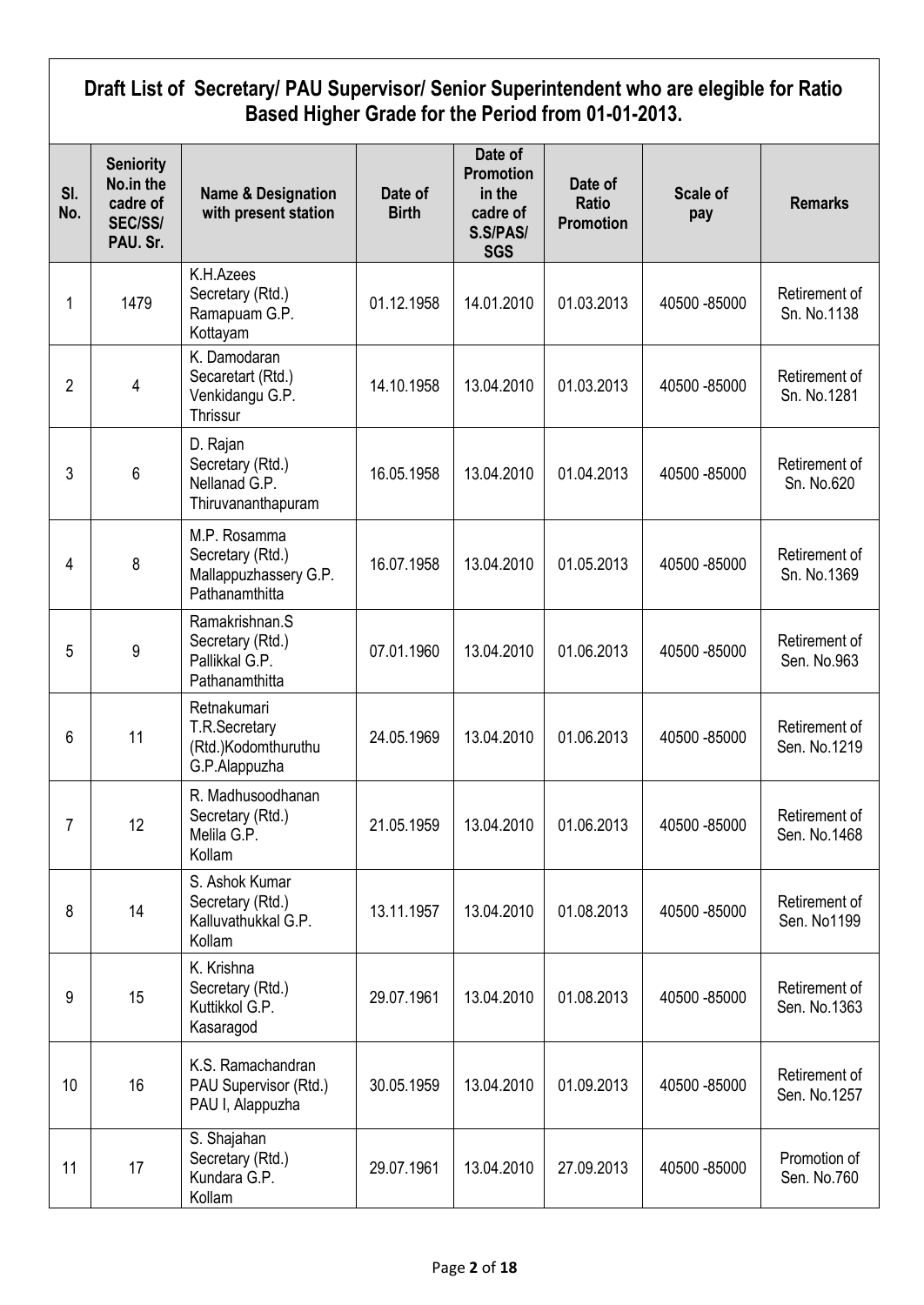| 12 | 18 | A.M. Aliyar<br>PAU Supervisor (Rtd.)<br>PAU -I, Idukki                                     | 02.02.1961 | 13.04.2010 | 27.09.2013 | 40500 - 85000 | Promotion of<br>Sen.No774     |
|----|----|--------------------------------------------------------------------------------------------|------------|------------|------------|---------------|-------------------------------|
| 13 | 21 | S. Abdul Salam<br>Secretary (Rtd.)<br>Thazhava G.P., Kollam                                | 30.05.1959 | 13.04.2010 | 01.11.2013 | 40500 - 85000 | Retirement of<br>Sen.1316     |
| 14 | 22 | S. Mohandas                                                                                | 27.05.1959 | 13.04.2010 | 01.11.2013 | 40500 - 85000 | Retirement of<br>Sen. No.1347 |
| 15 | 24 | K. Musthafa<br>Secretary (Rtd.)<br>Thirunelli GP<br>Wayanad                                | 20.11.1958 | 13.04.2010 | 01.12.2013 | 40500 - 85000 | Retirement of<br>Sen. No.552  |
| 16 | 25 | M. Mohanan<br>Secretary (Rtd.)<br>Kunnothuparamba GP.<br>Kannur                            | 17.02.1960 | 13.04.2010 | 01.12.2013 | 40500 - 85000 | Retirement of<br>Sen. No.995  |
| 17 | 26 | Sunil C.P.<br><b>PAU Supervisor</b><br>PAU III<br>Pathanamthitta                           | 28.05.1965 | 13.04.2010 | 01.12.2013 | 40500 - 85000 | Retirement of<br>Sen. No.772  |
| 18 | 27 | K.S.Ramesh<br>Secretary<br>Chadayamangalam GP<br>Kollam                                    | 20.05.1970 | 13.04.2010 | 01.12.2013 | 40500 - 85000 | Retirement of<br>Sen. No923   |
| 19 | 28 | Shaju.P.B.<br>Secretary<br>Edakkara GP,<br>Malappuram                                      | 30.05.1972 | 13.04.2010 | 01.12.2013 | 40500 - 85000 | Retirement of<br>Sen. No1101  |
| 20 | 29 | P.K. Khalid<br><b>PAU Supervisor</b><br>PAU- VII<br>Malappuram                             | 08.11.1972 | 13.04.2010 | 01.12.2013 | 40500 -85000  | Retirement of<br>Sen. No1167  |
| 21 | 30 | Anilkumar Pattikkal<br>Secretary<br>Chembilod GP<br>Kannur                                 | 22.05.1969 | 13.04.2010 | 01.12.2013 | 40500 - 85000 | Retirement of<br>Sen. No1229  |
| 22 | 31 | Manoj<br>K.V.SecretaryEdavanakk<br>ad GPErnakulam                                          | 23.05.1971 | 13.04.2010 | 01.12.2013 | 40500 - 85000 | Retirement of<br>Sen. No.1227 |
| 23 | 32 | George O.M.<br>Secretary<br>Cherupuzha GP<br>Kannur                                        | 02.04.1967 | 13.04.2010 | 01.12.2013 | 40500 - 85000 | Retirement of<br>Sen. No.1267 |
| 24 | 33 | Sadanandan.K.<br>Senior Superintendent<br>O/o Deputy Director of<br>Panchayats, Malappuram | 05.04.1968 | 13.04.2010 | 01.12.2013 | 40500 - 85000 | Retirement of<br>Sen. No.1272 |
| 25 | 34 | Jayakrishnan C.G.<br>Secretary<br>Thrikkoor GP<br>Thrissur                                 | 10.04.1969 | 12.07.2010 | 01.12.2013 | 40500 - 85000 | Retirement of<br>Sen. No.1348 |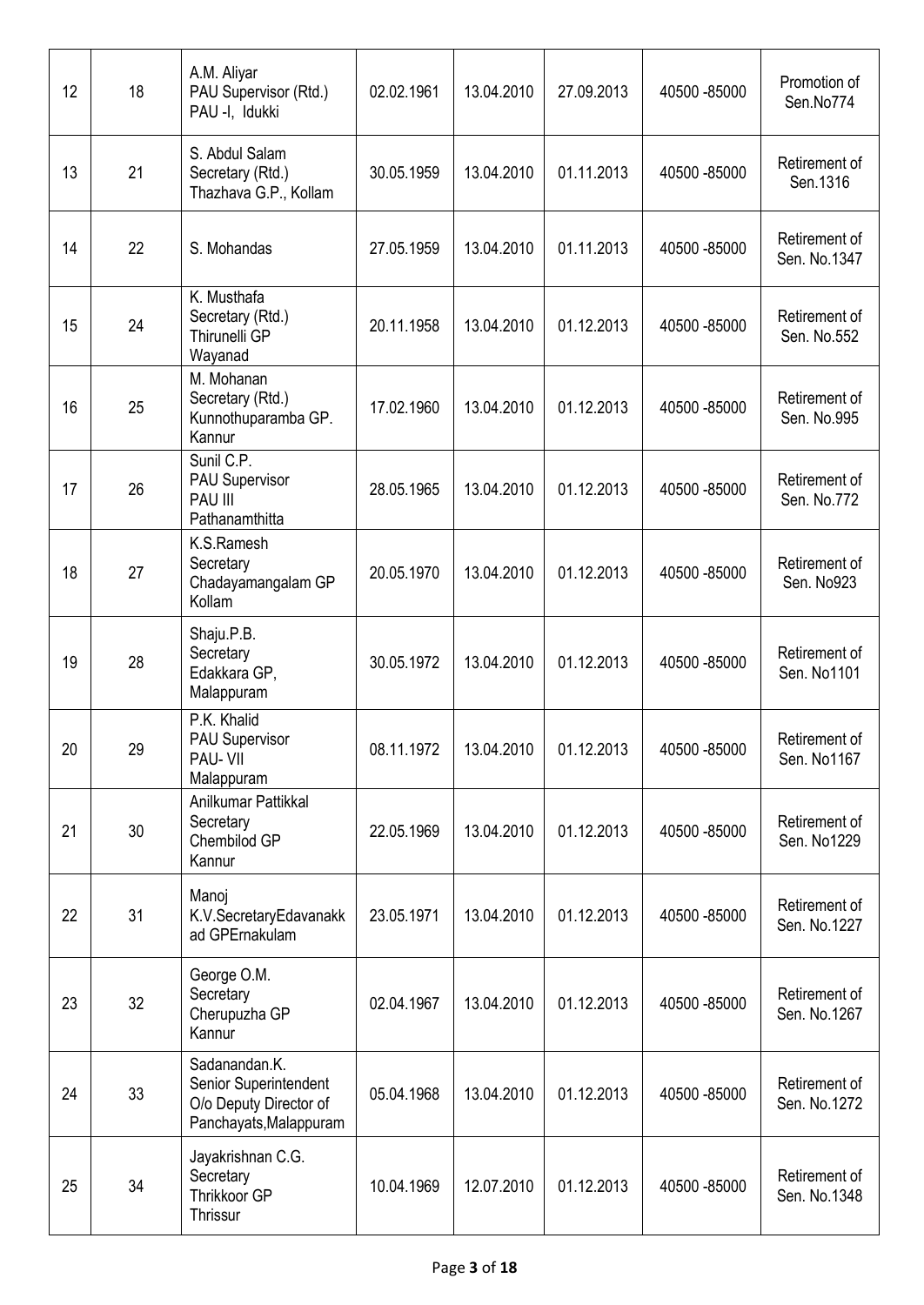| 26 | 35 | Sujakumari.S.<br>Secretary<br>Eraviperoor G.P.<br>Pathanamthitta                        | 17.05.1968 | 12.07.2010 | 01.12.2013 | 40500 - 85000 | Retirement of<br>Sen. No.1312 |
|----|----|-----------------------------------------------------------------------------------------|------------|------------|------------|---------------|-------------------------------|
| 27 | 36 | Haridas C.M.<br>Secretary<br>Ezhom GP<br>Kannur                                         | 20.05.1970 | 12.07.2010 | 01.12.2013 | 40500 - 85000 | Retirement of<br>Sen. No.1377 |
| 28 | 37 | Jalaja.C<br><b>PAU Supervisor</b><br>PAU III<br>Palakkad                                | 25.05.1975 | 12.07.2010 | 01.12.2013 | 40500 - 85000 | Retirement of<br>Sen. No.1458 |
| 29 | 39 | K.M. SaraswathySenior<br>SuperintendentO/o<br>Deputy Director of<br>Panchayats, Wayanad | 02.10.1962 | 18.12.2010 | 01.12.2013 | 40500 - 85000 | Retirement of<br>Sen. No.1475 |
| 30 | 42 | Sanjay Prabhu<br>Secretary<br>Kuzhappally GP<br>Ernakulam                               | 11.05.1971 | 18.12.2010 | 01.12.2013 | 40500 - 85000 | Retirement of<br>Sen. No.14   |
| 31 | 43 | Biju.S<br>Senior Superintendent<br>District Panchayat<br>Thiruvananthapuram             | 18.05.1975 | 18.12.2010 | 03.12.2013 | 40500 - 85000 | Promotion of<br>Sen. No.827   |
| 32 | 44 | Narayanankutty<br>Secretary (Rtd.)<br>Cheruthazham GP<br>Kannur                         | 22.05.1962 | 18.12.2010 | 03.12.2013 | 40500 - 85000 | Promotion of<br>Sen. No.829   |
| 33 | 45 | Manjusha P.V.K.<br>Secretary<br>Peringom Vayakkara GP<br>Kannur                         | 31.05.1973 | 18.12.2010 | 03.12.2013 | 40500 - 85000 | Promotion of<br>Sen. No.1013  |
| 34 | 46 | Senkumar.K.<br>Secretary<br>Kanjirappally GP<br>Kottayam                                | 30.05.1973 | 18.12.2010 | 03.12.2013 | 40500 - 85000 | Promotion of<br>Sen.No.1015   |
| 35 | 47 | Darly Antony<br>Secretary<br>Keezhmadu GP<br>Ernakulam                                  | 11.05.1971 | 18.12.2010 | 01.01.2014 | 40500 - 85000 | Retirement of<br>Sen. No.1314 |
| 36 | 48 | Rafeek.B<br><b>PAU Supervisor</b><br>PAU - II<br>Kottayam (on<br>Deputation)            | 01.04.1965 | 18.12.2010 | 01.02.2014 | 40500 - 85000 | Retirement of<br>Sen. No.1148 |
| 37 | 49 | Prathapa Chandran<br>PillaiSecretaryNilamel<br>GPKollam                                 | 20.05.1962 | 18.12.2010 | 01.02.2014 | 40500 - 85000 | Retirement of<br>Sen. No.1333 |
| 38 | 50 | Rajasekharan P.K.<br>Secretary<br>Vallikkunnam GP<br>Malappuram                         | 28.05.1965 | 18.12.2010 | 01.05.2014 | 40500 - 85000 | Retirement of<br>Sen. No.1090 |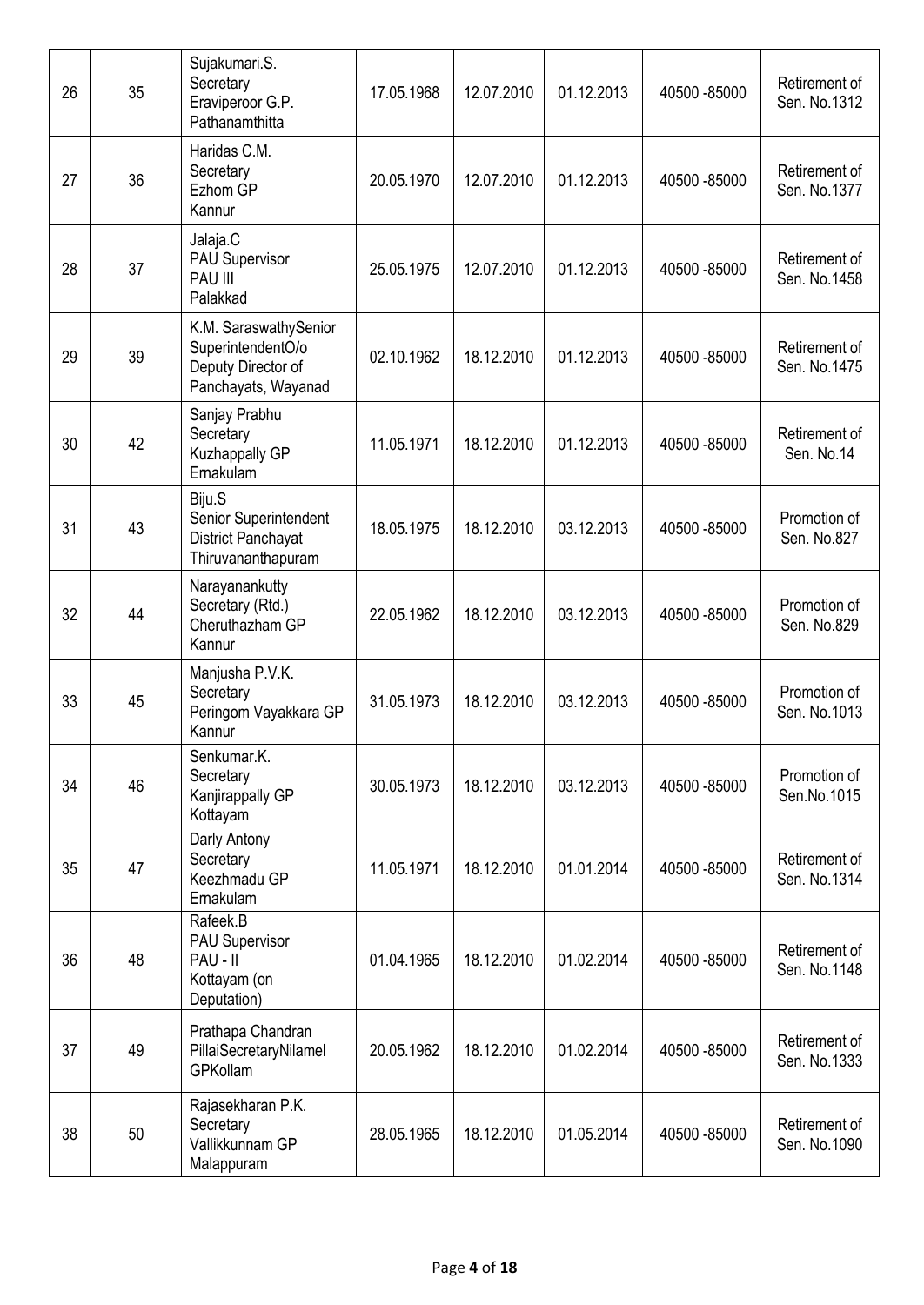| 39 | 51 | Jayaprakasan.K.<br>PAU Supervisor<br>PAU-II<br>Pathanamthitta        | 11.05.1967 | 18.12.2010 | 01.06.2014 | 40500 - 85000 | Retirement of<br>Sen. No.1014   |
|----|----|----------------------------------------------------------------------|------------|------------|------------|---------------|---------------------------------|
| 40 | 52 | N.U. Ibrahim<br>Secretary<br>Koodali GP<br>Kannur                    | 06.09.1967 | 18.12.2010 | 01.06.2014 | 40500 - 85000 | Retirement of<br>Sen. No.1177   |
| 41 | 53 | Babu Joseph<br>Secretary<br>Payam GP<br>Kannur                       | 20.01.1967 | 18.12.2010 | 01.06.2014 | 40500 - 85000 | Retirement of<br>Sen. No1364    |
| 42 | 54 | Satheeshkumar G.K.<br>Senior Superintendent<br>Panchayat Directorate | 30.05.1967 | 18.12.2010 | 01.06.2014 | 40500 - 85000 | Retirement of<br>Sen. No.6      |
| 43 | 55 | Babu.S<br>Secretary<br>Edava GP<br>Thiruvananthapuram                | 20.04.1971 | 18.12.2010 | 01.06.2014 | 40500 - 85000 | Retirement of<br>Sen. No.1344   |
| 44 | 56 | Sundaresan Pillai<br>Secretary<br>Kummil GP<br>Kollam                | 29.05.1969 | 18.12.2010 | 01.07.2014 | 40500 - 85000 | Retirement of<br>Sen. No.1324   |
| 45 | 57 | Abdul GafoorPAU<br>SupervisorPAU -<br><b>IMalappuram</b>             | 01.01.1973 | 18.12.2010 | 01.07.2014 | 40500 - 85000 | Retirement of<br>Sen.No.910     |
| 46 | 58 | Jagadeesh M.P.<br>Secretary<br>Mazhuvannoor GP<br>Ernakulam          | 20.10.1969 | 18.12.2010 | 01.08.2014 | 40500 - 85000 | Retirement of<br>Sen. No.8      |
| 47 | 59 | Ramanujan.D<br>Secretary<br>Anchal GP<br>Kollam                      | 14.03.1976 | 18.12.2010 | 01.09.2014 | 40500 - 85000 | Retirement of<br>Sen. No.999    |
| 48 | 60 | Sibi Varghese.K.<br>Secretary<br>Meenangadi GP<br>Wayanad            | 16.01.1971 | 18.12.2010 | 18.10.2014 | 40500 - 85000 | Seniority<br>No.1422<br>expired |
| 49 | 61 | Chandran.P.<br>Secretary<br>Maruthonkara GP<br>Kozhikode             | 06.05.1970 | 18.12.2010 | 01.11.2014 | 40500 - 85000 | Retirement of<br>Sen.No.4       |
| 50 | 62 | Anilkumar Nochiyil<br>Secretary<br>Thiruvalloor GP<br>Kozhikode      | 25.04.1972 | 18.12.2010 | 01.11.2014 | 40500 - 85000 | Retirement of<br>Sen.No.839     |
| 51 | 63 | Rajesh T.Varghese<br>Secretary<br>Kunnathunad GP<br>Ernakulam        | 18.05.1972 | 18.12.2010 | 01.11.2014 | 40500 - 85000 | Retirement of<br>Sen.No.1099    |
| 52 | 64 | Surjith M<br>Secretary<br>Pinarayi GP, Kannur<br>(on Deputation)     | 10.01.1971 | 18.12.2010 | 01.12.2014 | 40500 - 85000 | Retirement of<br>Sen.No.1040    |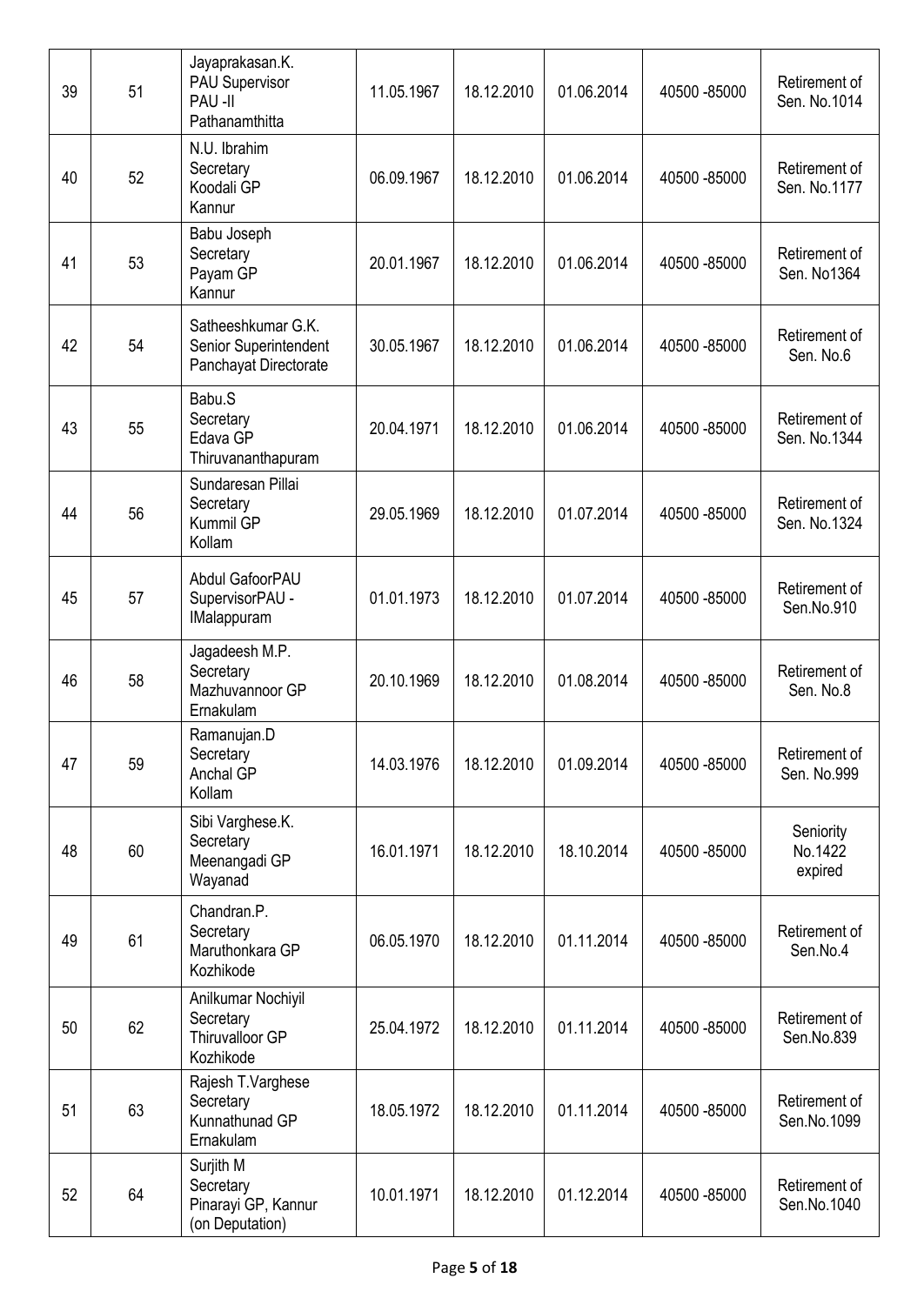| 53 | 65 | Shajik.M.H.SecretaryKatt<br>oor GP, Thrissur                                                | 01.06.1970                                | 18.12.2010 | 01.12.2014 | 40500 - 85000 | Retirement of<br>Sen.No.1141 |
|----|----|---------------------------------------------------------------------------------------------|-------------------------------------------|------------|------------|---------------|------------------------------|
| 54 | 66 | Subash P P<br>Secretary,<br>Karalam GP, Thrissur                                            | 31.05.1972                                | 18.12.2010 | 01.12.2014 | 40500 - 85000 | Retirement of<br>Sen.No.1289 |
| 55 | 67 | Suseendran K<br>Secretary<br>Clappana GP, Kollam                                            | 01.05.1970                                | 18.12.2010 | 01.12.2014 | 40500 - 85000 | Retirement of<br>Sen.No.24   |
| 56 | 68 | Rajesh A<br>Secretary<br>Thikkodi GP, Kozhikkode                                            | 05.05.1974                                | 18.12.2010 | 01.12.2014 | 40500 - 85000 | Retirement of<br>Sen.No.1479 |
| 57 | 69 | P C Sunny<br>Secretary(Rtd)<br>Kottiyoor GP, Kannur                                         | 16.05.1962                                | 18.12.2010 | 01.01.2015 | 40500 - 85000 | Retirement of<br>Sen.No.1215 |
| 58 | 70 | Mohanan Mathratan<br>Puthirakkalil<br>Secretary (Rtd)<br>Sreekantapuram GP,<br>Kannur       | 22.05.1961                                | 18.12.2010 | 01.01.2015 | 40500 - 85000 | Retirement of<br>Sen.No.1317 |
| 59 | 71 | Venugopal S<br>Performance Audit<br>Supervisor,<br>PAU I, Alappuzha                         | 22.05.1962                                | 18.12.2010 | 01.01.2015 | 40500 - 85000 | Retirement of<br>Sen.No.1323 |
| 60 | 72 | M Gangadharan Nair<br>Secretary<br>Pullur Periya GP,<br>Kazargode<br>(on Deputation)        | Retirement<br><sub>of</sub><br>Sen.No.114 | 18.12.2010 | 01.02.2015 | 40500 - 85000 | Retirement of<br>Sen.No.1350 |
| 61 | 73 | C K ShibuSenior<br>SuperintendentDistrict<br>Panchayat, Alappuzha                           | 05.05.1973                                | 18.12.2010 | 01.03.2015 | 40500 - 85000 | Retirement of<br>Sen.No.808  |
| 62 | 74 | Harikrishnan M<br>Secretary<br>Thachampara GP,<br>Palakkad                                  | 01.06.1969                                | 18.12.2010 | 01.03.2015 | 40500 - 85000 | Retirement of<br>Sen.No.1127 |
| 63 | 76 | David P John<br>Secretary(Rtd)<br>Ayarkunnam GP.<br>Kottayam                                | 06.07.1959                                | 18.12.2010 | 01.03.2015 | 40500 - 85000 | Retirement of<br>Sen.No.1168 |
| 64 | 82 | K C Suresh Kumar<br>Performance Audit<br>Supervisor<br>PAU I, Pathanamthitta                | 27.05.1972                                | 18.12.2010 | 01.04.2015 | 40500 - 85000 | Retirement of<br>Sen.No.1094 |
| 65 | 83 | Abdul Samad P M<br>Secretary<br>Velliyamattam PO,<br>Idukki                                 | 20.05.1972                                | 18.12.2010 | 01.04.2015 | 40500 - 85000 | Retirement of<br>Sen.No.1286 |
| 66 | 84 | Prasanth Babu J<br>Senior Superintendent<br>O/o Deputy Director of<br>Panchayats, Alappuzha | 10.06.1972                                | 18.12.2010 | 01.05.2015 | 40500 - 85000 | Retirement of<br>Sn.No.1003  |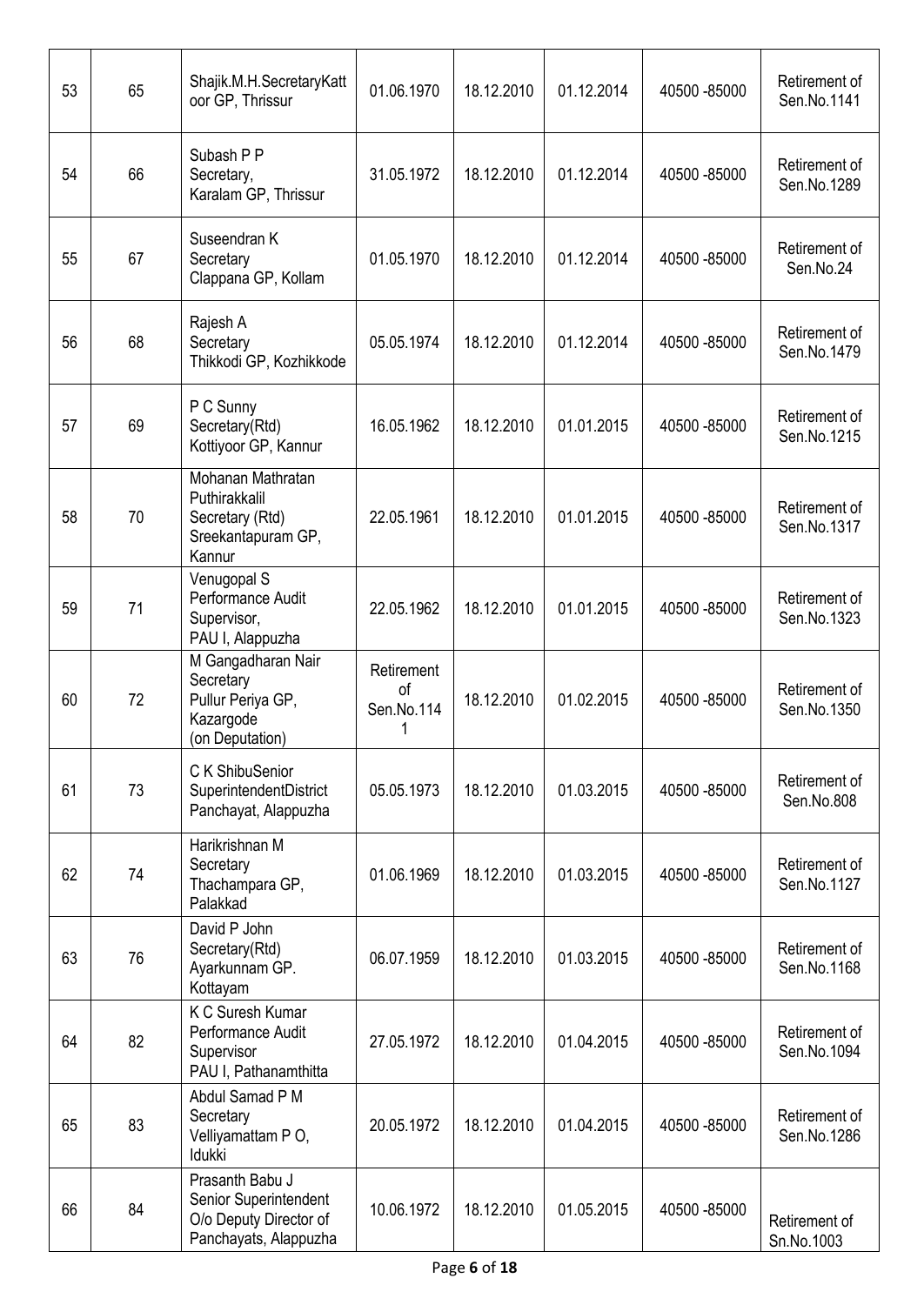| 67 | 85  | M G Sreedharan<br>Secretary (Rtd)<br>Avanoor GP, Thrissur                             | 21.05.1959 | 18.12.2010 | 01.05.2015 | 40500 - 85000 | Retirement of<br>Sn.No.936       |
|----|-----|---------------------------------------------------------------------------------------|------------|------------|------------|---------------|----------------------------------|
| 68 | 89  | P K Thankamony<br>Secretary (Rtd)<br>Punnayoorkulam,<br>Thrissur                      | 22.05.1959 | 18.12.2010 | 01.05.2015 | 40500 -85000  | Retirement of<br>Sn.No.1092      |
| 69 | 93  | A V GracySecretary<br>(Rtd)Chouvannoor GP,<br>Thrissur                                | 29.05.1959 | 18.12.2010 | 01.05.2015 | 40500 - 85000 | Retirement of<br>Sn.No.1200      |
| 70 | 100 | V Prabhakaran Nair<br>Secretary (Rtd)<br>Erath GP, Thrissur                           | 12.05.1959 | 18.12.2010 | 01.05.2015 | 40500 -85000  | Retirement of<br>Sn.No.1359      |
| 71 | 101 | K C Sukumaran<br>Secretary (Rtd)<br>Edavaka GP, Wayanad                               | 15.08.1960 | 18.12.2010 | 01.05.2015 | 40500 - 85000 | Retirement of<br>Sn.No.1380      |
| 72 | 103 | M P Devidasan<br>Performance Audit<br>Supervisor<br>PAU I, Palakkad                   | 11.04.1964 | 18.12.201  | 01.06.2015 | 40500 - 85000 | Retirement of<br>Sn.No.11        |
| 73 | 112 | Gigimol Alex<br>Secretary<br>Ezhukone GP, Kollam                                      | 23.03.1971 | 03.08.2011 | 01.06.2015 | 40500 - 85000 | Retirement of<br>Sn.No.12        |
| 74 | 113 | Sathyakumaran K K<br>Secretary<br>Chokkad GP,<br>Malappuram                           | 27.05.1967 | 03.08.2011 | 01.06.2015 | 40500 - 85000 | Retirement of<br>Sn.No.16        |
| 75 | 114 | Habeeb V H<br>Secretary<br>Kodassery GP, Thrissur                                     | 28.05.1970 | 03.08.2011 | 01.06.2015 | 40500 -85000  | Retirement of<br>Sn.No.21        |
| 76 | 115 | Baburajan Valiyapurayil<br>Performance Audit<br>Supervisor<br>PAU III, Kannur         | 10.03.1969 | 03.08.2011 | 01.06.2015 | 40500 - 85000 | Retirement of<br><b>Sn.No 22</b> |
| 77 | 116 | Mohammed Asharaf Y<br>PSecretaryVandoor GP,<br>Malappuram                             | 10.03.1973 | 03.08.2011 | 01.06.2015 | 40500 - 85000 | Retirement of<br>Sn.No 85        |
| 78 | 117 | Jyothis V<br>Secretary<br>Nellanad GP,<br>Thiruvananthapuram                          | 08.05.1974 | 03.08.2011 | 01.06.2015 | 40500 - 85000 | Retirement of<br>Sn.No.89        |
| 79 | 118 | Sanal Dutt R<br>Secretary<br>Devikulangara G.P.<br>Alappuzha                          | 21.05.1966 | 03.08.2011 | 01.06.2015 | 40500 - 85000 | Retirement of<br>Sn.No 93        |
| 80 | 119 | Sunilkumar<br>Pathayakkattil<br>Performance Audit<br>Supervisor<br>PAU IV, Malappuram | 31.05.1966 | 03.08.2011 | 01.06.2015 | 40500 -85000  | Retirement of<br>Sn.No 100       |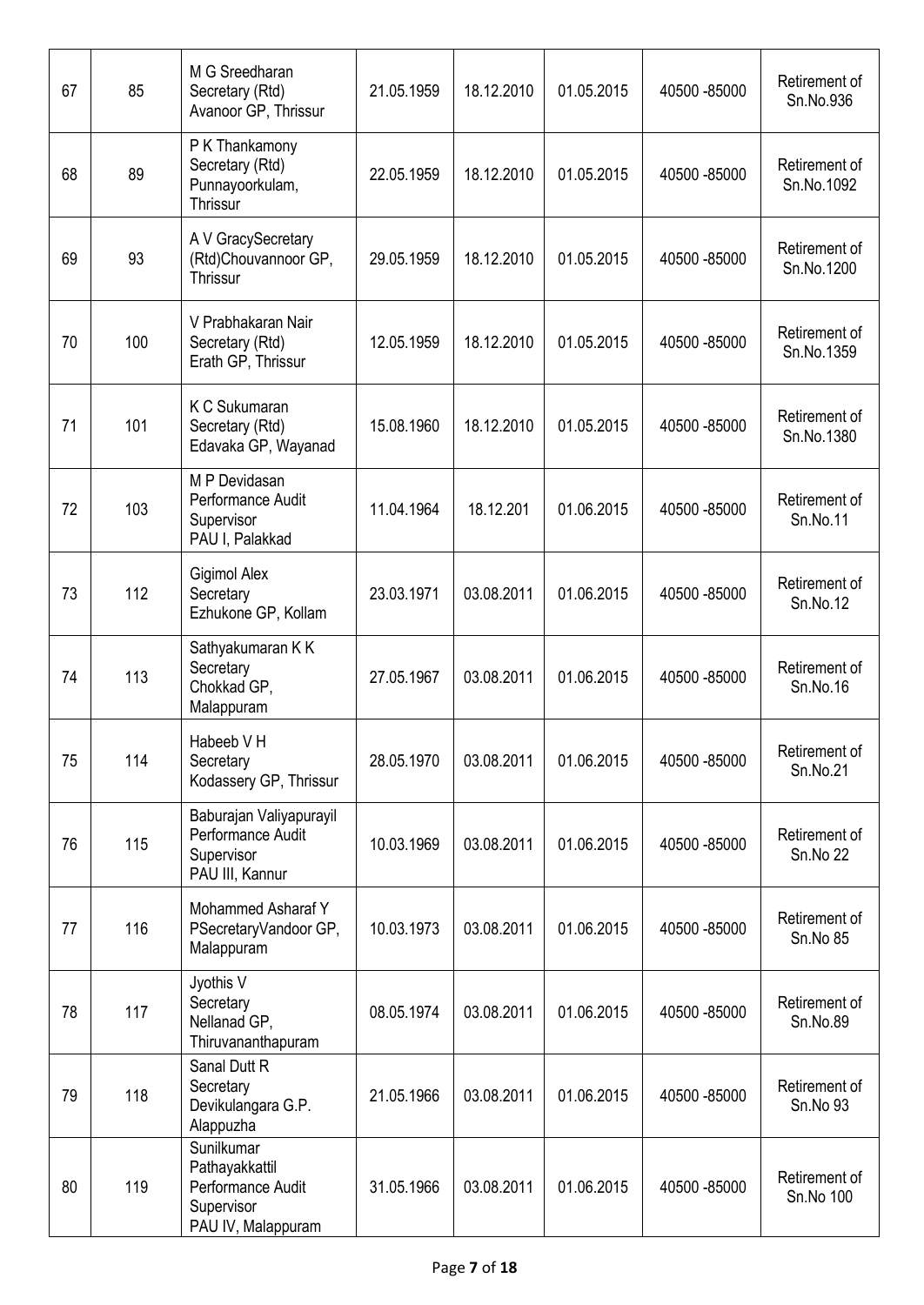| 81 | 120 | M Asharaf Khan<br>Performance Audit<br>Supervisor<br>PAU I , Kollam                          | 15.12.1962 | 03.08.2011 | 01.06.2015 | 40500 - 85000 | Retirement of<br>Sn.No 899  |
|----|-----|----------------------------------------------------------------------------------------------|------------|------------|------------|---------------|-----------------------------|
| 82 | 121 | K Rajendran<br>Secretary (Rtd)<br>Muzhakkunnu GP,<br>Kannur                                  | 15.04.1961 | 03.08.2011 | 01.06.2015 | 40500 - 85000 | Retirement of<br>Sn.No 762  |
| 83 | 122 | V Sukumaran<br>Secretary<br>Uduma GP, Kazargode<br>(on Deputation)                           | 10.05.1963 | 03.08.2011 | 01.06.2015 | 40500 - 85000 | Retirement of<br>Sn.No 962  |
| 84 | 123 | N R Vijayan<br>Secretary<br>Chendamangalam GP,<br>Eranakulam                                 | 16.05.1964 | 03.08.2011 | 01.06.2015 | 40500 - 85000 | Retirement of<br>Sn.No 1022 |
| 85 | 124 | M <sub>P</sub><br>SunilkumarPerformance<br>Audit SupervisorPAU V,<br>Kozhikkode              | 30.05.1966 | 03.08.2011 | 01.06.2015 | 40500 - 85000 | Retirement of<br>Sn.No1091  |
| 86 | 129 | N V Chandran<br>Secretary (Rtd)<br>Peelikkode GP,<br>Kazargode                               | 24.05.1960 | 03.08.2011 | 01.06.2015 | 40500 - 85000 | Retirement of<br>Sn.No 1121 |
| 87 | 130 | Scaria Paulose<br>Secretary (Rtd)<br>Meenangady G.P.<br>Wayanad                              | 25.05.1961 | 03.08.2011 | 01.06.2015 | 40500 - 85000 | Retirement of<br>Sn.No 1152 |
| 88 | 133 | Baburaj B<br>Secretary (Rtd)<br>Panayam GP, Kollam                                           | 21.05.1960 | 03.08.2011 | 01.06.2015 | 40500 - 85000 | Retirement of<br>Sn.No 1161 |
| 89 | 137 | P G Manoharan<br>Secretary (Rtd)<br>Edavanakkad GP,<br>Eranakulam                            | 07.06.1961 | 03.08.2011 | 01.06.2015 | 40500 - 85000 | Retirement of<br>Sn.No 1163 |
| 90 | 138 | K Mahalingeswar<br>Sharma<br>Secretary<br>Delampadi GP,<br>Kazargode                         | 16.08.1963 | 03.08.2011 | 01.06.2015 | 40500 - 85000 | Retirement of<br>Sn.No 1170 |
| 91 | 140 | C Muraleedharan<br>Senior Superintendent<br>O/o Deputy Director of<br>Panchayats, Kozhikkode | 05.02.1966 | 03.08.2011 | 01.06.2015 | 40500 - 85000 | Retirement of<br>Sn.No 1178 |
| 92 | 143 | T K Radhakrishnan<br>Secretary (Rtd)<br>Varappatty GP,<br>Ernakulam                          | 30.04.1960 | 03.08.2011 | 01.06.2015 | 40500 - 85000 | Retirement of<br>Sn.No1255  |
| 93 | 144 | Simon<br>GeorgeSecretaryKaraval<br>oor GP, Kollam                                            | 10.07.962  | 03.08.2011 | 01.06.2015 | 40500 - 85000 | Retirement of<br>Sn.No 1250 |
| 94 | 148 | Shamsudheen C K<br>Secretary<br>Ooragam GP,<br>Malappuram                                    | 31.12.1972 | 03.08.2011 | 01.06.2015 | 40500 - 85000 | Retirement of<br>Sn.No 1268 |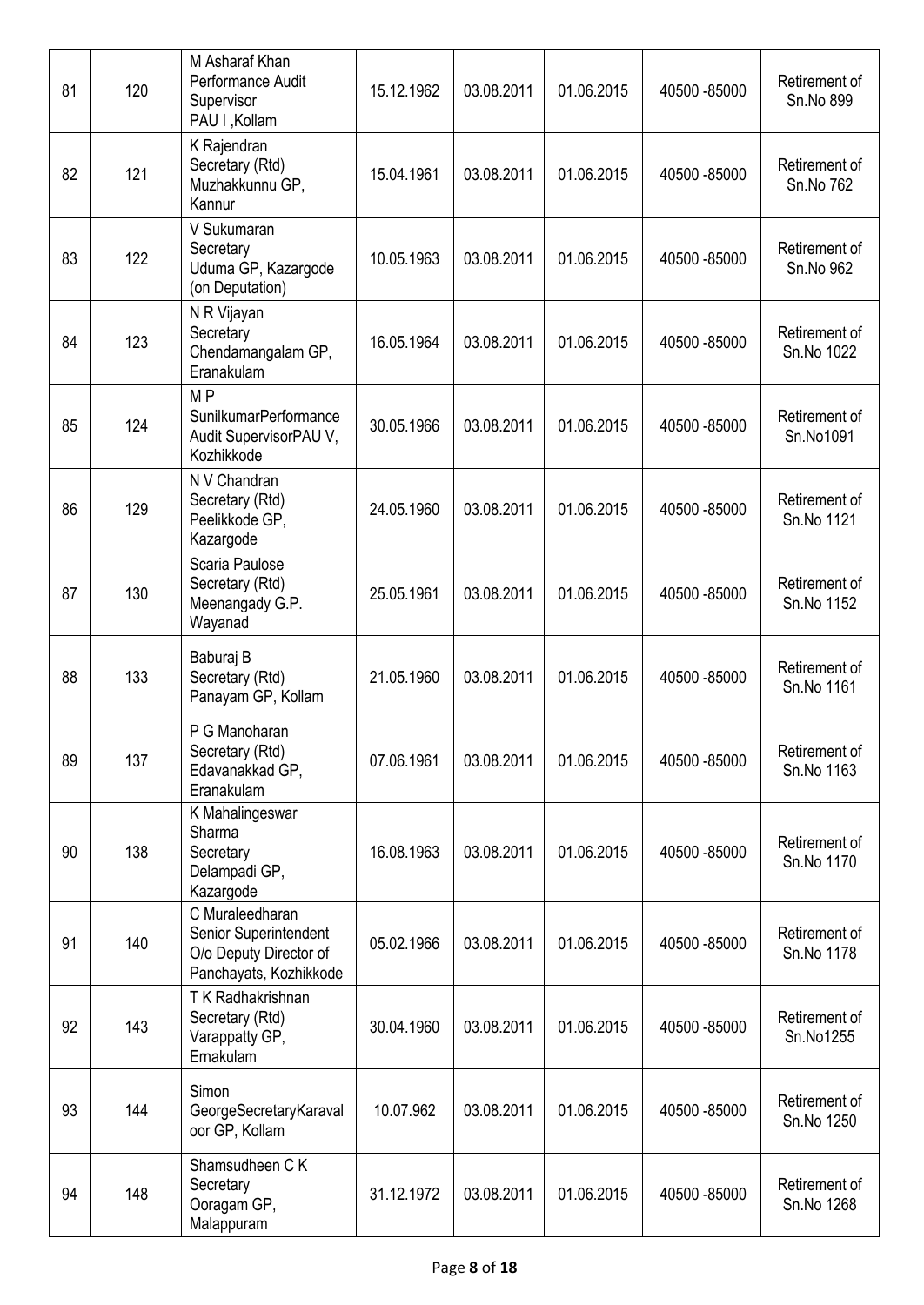| 95  | 149 | Gopi<br>Mundakkatharammel<br>Performance Audit<br>Supervisor<br>PAU V, Kannur       | 10.01.1965 | 03.08.2011 | 01.06.2015 | 40500 - 85000 | Retirement of<br>Sn.No 1332 |
|-----|-----|-------------------------------------------------------------------------------------|------------|------------|------------|---------------|-----------------------------|
| 96  | 150 | Prasad P Ravi<br>Secretary<br>Malayalappuzha GP,<br>Pathanamthitta                  | 29.04.1965 | 03.08.2011 | 01.06.2015 | 40500 - 85000 | Retirement of<br>Sn.No 1354 |
| 97  | 151 | K K Subramanyan<br>Secretary<br>Kanjoor GP, Eranakulam                              | 20.05.1972 | 03.08.2011 | 01.06.2015 | 40500 - 85000 | Retirement of<br>Sn.No 1459 |
| 98  | 152 | Madhusoodhanan K<br>Performance Audit<br>Supervisor<br>PAU III, Alappuzha           | 28.03.1965 | 03.08.2011 | 01.06.2015 | 40500 - 85000 | Retirement of<br>Sn.No 1462 |
| 99  | 153 | Padmanabhan K V<br>Secretary<br>Pinarayi GP, Kannur                                 | 07.05.1965 | 03.08.2011 | 01.06.2015 | 40500 - 85000 | Retirement of<br>Sn.No 1473 |
| 100 | 154 | Suresh M S<br>Senior Superintendent<br>O/o Deputy Director of<br>Panchayats, Idukki | 14.05.1974 | 03.08.2011 | 01.06.2015 | 40500 - 85000 | Retirement of<br>Sn.No 1480 |
| 101 | 155 | Simon<br>VargheseSecretary<br>(Rtd)Aarppookkara GP,<br>Kottayam                     | 14.11.1959 | 03.08.2011 | 01.07.2015 | 40500 - 85000 | Retirement of<br>Sn.No 1263 |
| 102 | 156 | Rathinath R<br>Secretary (Rtd)<br>Lakkidi Peroor GP,<br>Palakkad                    | 20.05.1961 | 03.08.2011 | 01.08.2015 | 40500 - 85000 | Retirement of<br>Sn.No 76   |
| 103 | 157 | Sidhique Vadakkan<br>Secretary<br>Chaliyar GP,<br>Malappuram                        | 10.04.1963 | 03.08.2011 | 01.09.2015 | 40500 - 85000 | Retirement of<br>Sn.No 984  |
| 104 | 158 | Mariya Goretty T S<br>Performance Audit<br>Supervisor<br>PAU III, Eranakulam        | 27.04.1961 | 03.08.2011 | 01.12.2015 | 40500 - 85000 | Retirement of<br>Sn.No 982  |
| 105 | 159 | M A Hussain<br>Secretary<br>Poothady GP, Wayanad                                    | 24.11.1965 | 03.08.2011 | 01.12.2015 | 40500 - 85000 | Retirement of<br>Sn.No 1096 |
| 106 | 162 | V S Manasa<br>Secretary (Rtd)<br>Porkulam GP, Thrissur                              | 08.12.1959 | 03.08.2011 | 01.12.2015 | 40500 - 85000 | Retirement of<br>Sn.No 1295 |
| 107 | 163 | KP Yahya<br>Secretary<br>Chungathara GP,<br>Malappuram                              | 25.02.1963 | 03.08.2011 | 01.12.2015 | 40500 - 85000 | Retirement of<br>Sn.No 1463 |
| 108 | 165 | F Alex<br>Secretary (Rtd)<br>Mynagappally GP,<br>Kollam                             | 17.02.1961 | 03.08.2011 | 01.12.2015 | 40500 - 85000 | Retirement of<br>Sn.No 155  |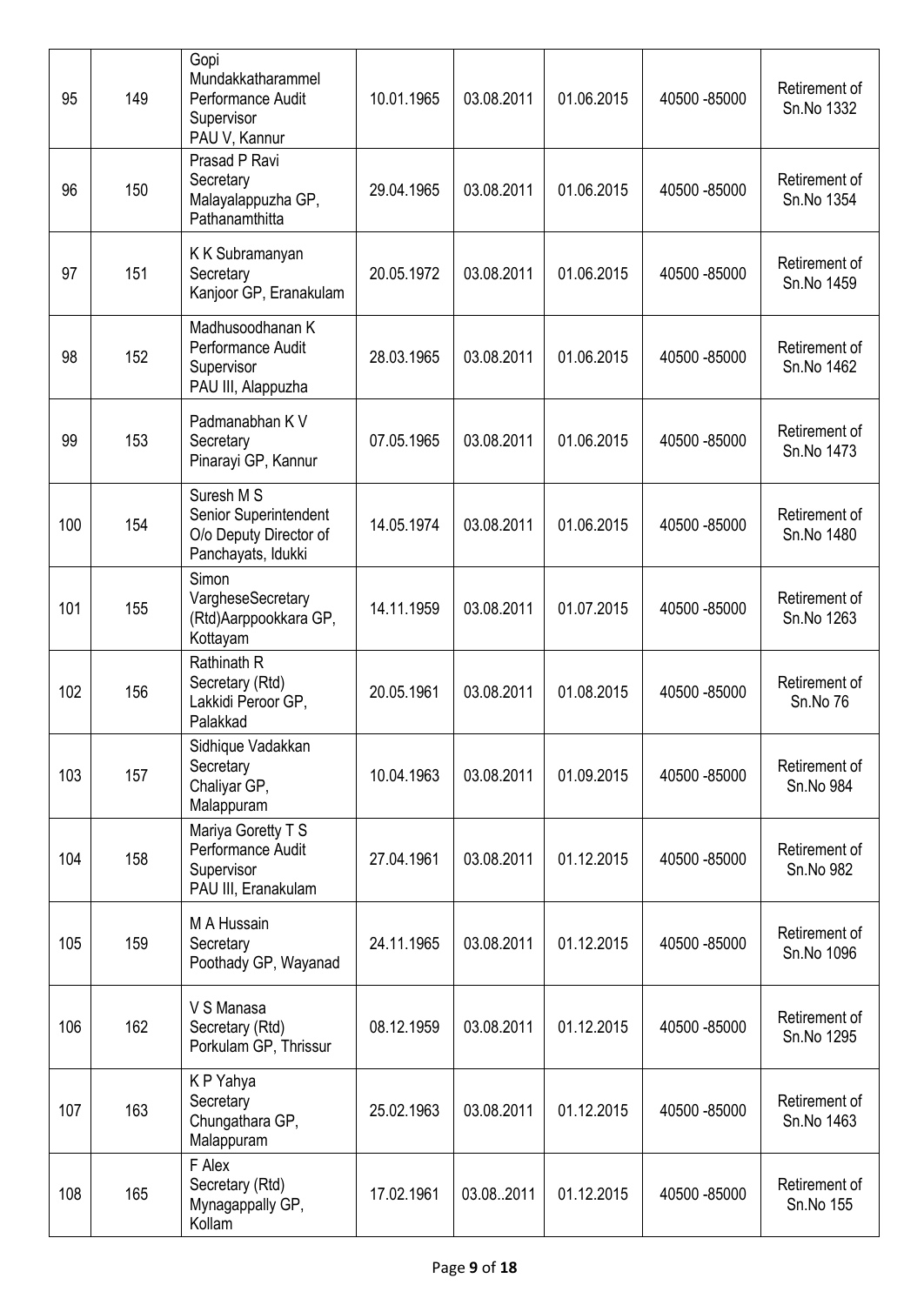| 109 | 166 | CT<br>MohananPerformance<br>Audit SupervisorPAU I,<br>Palakkad                    | 22.05.1960 | 03.08.2011 | 01.01.2016 | 40500 - 85000 | Retirement of<br>Sn.No 882  |
|-----|-----|-----------------------------------------------------------------------------------|------------|------------|------------|---------------|-----------------------------|
| 110 | 167 | M Sasi<br>Secretary (Rtd)<br>Ckokli GP, Kannur                                    | 23.05.1961 | 03.08.2011 | 01.01.2016 | 40500 - 85000 | Retirement of<br>Sn.No 968  |
| 111 | 168 | <b>Ramankutty Warrior</b><br>Performance Audit<br>Supervisor<br>PAU V, Malappuram | 31.07.1963 | 03.08.2011 | 01.01.2016 | 40500 - 85000 | Retirement of<br>Sn.No 1130 |
| 112 | 169 | S Lathakumari<br>Secretary<br>Vilavoorkkal GP,<br>Thiruvananthapuram              | 10.05.1966 | 03.08.2011 | 01.01.2016 | 40500 - 85000 | Retirement of<br>Sn.No 1247 |
| 113 | 170 | E M Thomas<br>Secretary (Rtd)<br>Kamakshy GP, Idukki                              | 28.05.1961 | 03.08.2011 | 01.01.2016 | 40500 - 85000 | Retirement of<br>Sn.No 162  |
| 114 | 171 | Mohammed A C<br>Secretary (Rtd)<br>Puzhathi GP, Kannur                            | 28.05.1962 | 03.08.2011 | 01.02.2016 | 40500 - 85000 | Retirement of<br>Sn.No 1144 |
| 115 | 172 | Shahul Hameed<br>Secretary<br>Kuthannoor GP,<br>Palakkad                          | 16.05.1963 | 03.08.2011 | 01.02.2016 | 40500 - 85000 | Retirement of<br>Sn.No 1234 |
| 116 | 173 | P C Samuel<br>Senior Superintendent<br>District Panchayat, Idukki                 | 31.07.1963 | 03.08.2011 | 01.02.2016 | 40500 - 85000 | Retirement of<br>Sn.No 1153 |
| 117 | 175 | D TitusSecretary<br>(Rtd) Vilavoorkkal GP,<br>Thiruvananthapuram                  | 20.06.1961 | 03.08.2011 | 01.02.2016 | 40500 - 85000 | Retirement of<br>Sn.No 9    |
| 118 | 176 | R M Lakshmanan<br>Secretary (Rtd)<br>Chekkiyad GP,<br>Kozhikkode                  | 26.05.1961 | 03.08.2011 | 01.03.2016 | 40500 - 85000 | Retirement of<br>Sn.No 25   |
| 119 | 177 | Jayanthakumar K<br>Secretary (Rtd)<br>Kavassery GP, Palakkad                      | 24.03.1962 | 03.08.2011 | 01.04.2016 | 40500 - 85000 | Retirement of<br>Sn.No 1050 |
| 120 | 178 | P Saidalavi<br>Secretary<br>Pookkattukavu GP,<br>Palakkad<br>(on Deputation)      | 30.05.1971 | 30.11.2011 | 01.05.2016 | 40500 - 85000 | Retirement of<br>Sn.No 1023 |
| 121 | 179 | V P Balagopalan<br>Secretary (Rtd)<br>Edachery GP.<br>Kozhikkode                  | 27.05.1962 | 30.11.2011 | 01.05.2016 | 40500 - 85000 | Retirement of<br>Sn.No 1042 |
| 122 | 180 | Hareesh KD<br>Secretary<br>Kannadi GP, Palakkad                                   | 10.03.1968 | 30.11.2011 | 01.05.2016 | 40500 - 85000 | Retirement of<br>Sn.No 1464 |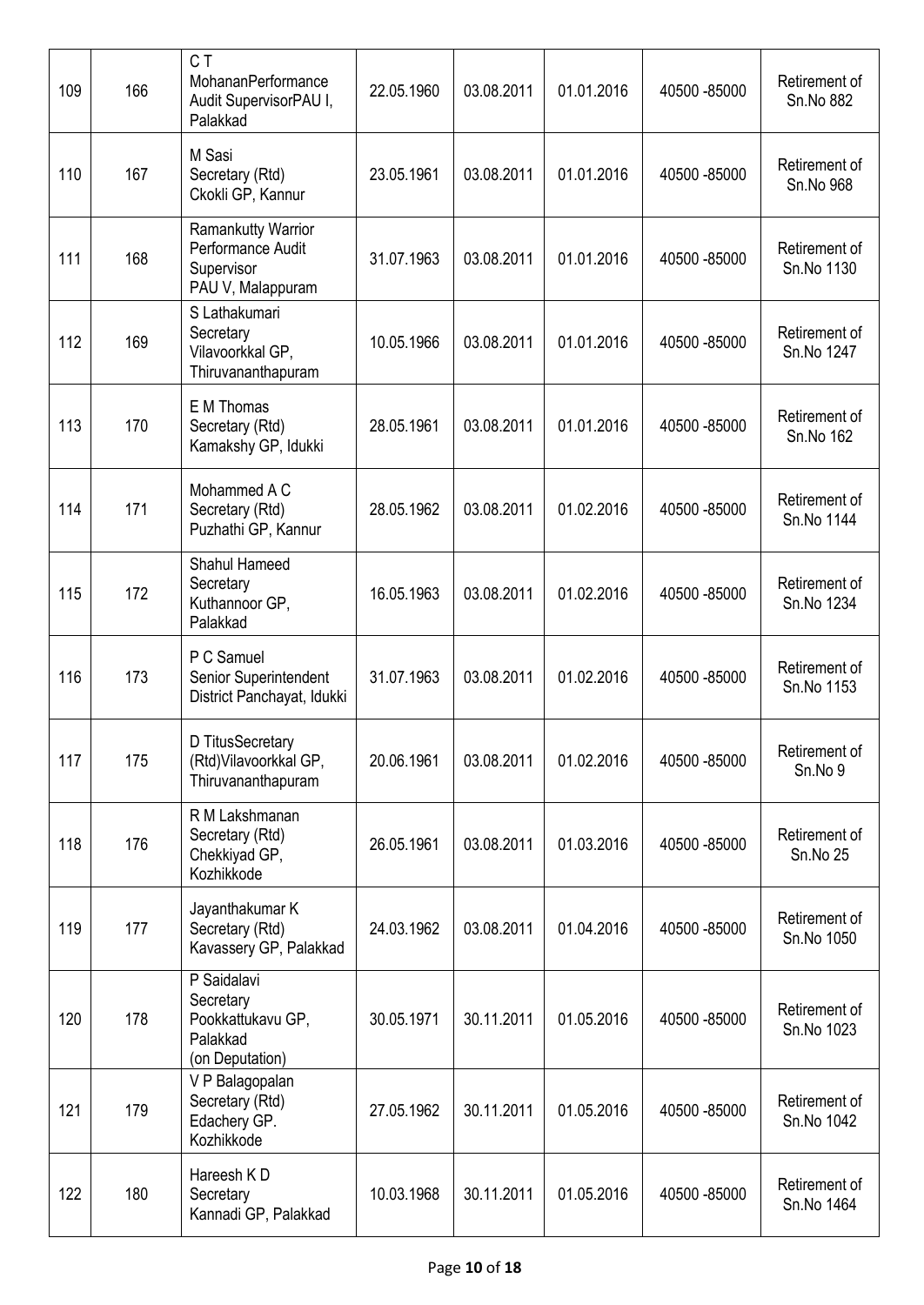| 123 | 181 | Jaijeev M N<br>Performance Audit<br>Supervisor<br>PAU V, Kottayam                               | 28.09.1973 | 30.11.2011 | 01.05.2016 | 40500 - 85000 | Retirement of<br>Sn.No 1379 |
|-----|-----|-------------------------------------------------------------------------------------------------|------------|------------|------------|---------------|-----------------------------|
| 124 | 182 | K P Anilkumar<br>Performance Audit<br>Supervisor<br>PAU I, Alappuzha                            | 01.05.1967 | 30.11.2011 | 01.05.2016 | 40500 - 85000 | Retirement of<br>Sn.No 143  |
| 125 | 183 | Prakasan A<br>VSecretaryUdayagiri GP,<br>Kannur                                                 | 24.05.1966 | 30.11.2011 | 01.06.2016 | 40500 - 85000 | Retirement of<br>Sn.No 1002 |
| 126 | 187 | M Kannan Nair<br>Performance Audit<br>Supervisor<br>PAU II, Kasargode                           | 24.04.1963 | 30.11.2011 | 01.06.2016 | 40500 - 85000 | Retirement of<br>Sn.No 838  |
| 127 | 188 | M Raveendra<br>Secretary (Rtd)<br>Chemmanad GP,<br>Kasargode                                    | 19.11.1961 | 30.11.2011 | 01.06.2016 | 40500 - 85000 | Retirement of<br>Sn.No 858  |
| 128 | 192 | Deenis Correya<br>Secretary<br>Choornikkara GP,<br>Eranakulam                                   | 17.11.1962 | 30.11.2011 | 01.06.2016 | 40500 - 85000 | Retirement of<br>Sn.No 907  |
| 129 | 193 | Abdulla T<br>SecretaRY (Rtd)<br>Omassery GP,<br>Kozhikkode                                      | 01.05.1962 | 30.01.2011 | 01.06.2016 | 40500 - 85000 | Retirement of<br>Sn.No 953  |
| 130 | 194 | V N Philip<br>Secretary (Rtd)<br>Ittiva GP, Kollam                                              | 20.03.1961 | 30.11.2011 | 01.06.2016 | 40500 - 85000 | Retirement of<br>Sn.No1156  |
| 131 | 195 | Abu Faisal<br>Secretary<br>Puzhakkattiri GP,<br>Malappuram                                      | 10.03.1976 | 30.11.2011 | 01.06.2016 | 40500 - 85000 | Retirement of<br>Sn.No1169  |
| 132 | 196 | Suneeshkumar S<br>Secretary<br>Panayam GP, Kollam                                               | 15.05.1973 | 30.11.2011 | 01.06.2016 | 40500 - 85000 | Retirement of<br>Sn.No 1198 |
| 133 | 197 | Abdulla V<br>MSecretaryPulpally GP,<br>Wayanad                                                  | 10.05.1971 | 30.11.2011 | 01.06.2016 | 40500 - 85000 | Retirement of<br>Sn.No1212  |
| 134 | 198 | Antony V<br>Secretary<br>Chouvannoor GP,<br>Thrissur                                            | 10.05.1971 | 30.11.2011 | 01.06.2016 | 40500 - 85000 | Retirement of<br>Sn.No1213  |
| 135 | 199 | TP Sahadevan<br>Secretary (Rtd)<br>Naduvil GP, Kannur                                           | 05.06.1961 | 30.11.2011 | 01.06.2016 | 40500 - 85000 | Retirement of<br>Sn.No 1298 |
| 136 | 200 | C K Rajendran<br>Senior Superintendent<br>Directorate of<br>Panchayats<br>(Relieved from Dept.) | 24.12.1963 | 30.11.2011 | 01.06.2016 | 40500 - 85000 | Retirement of<br>Sn.No 1349 |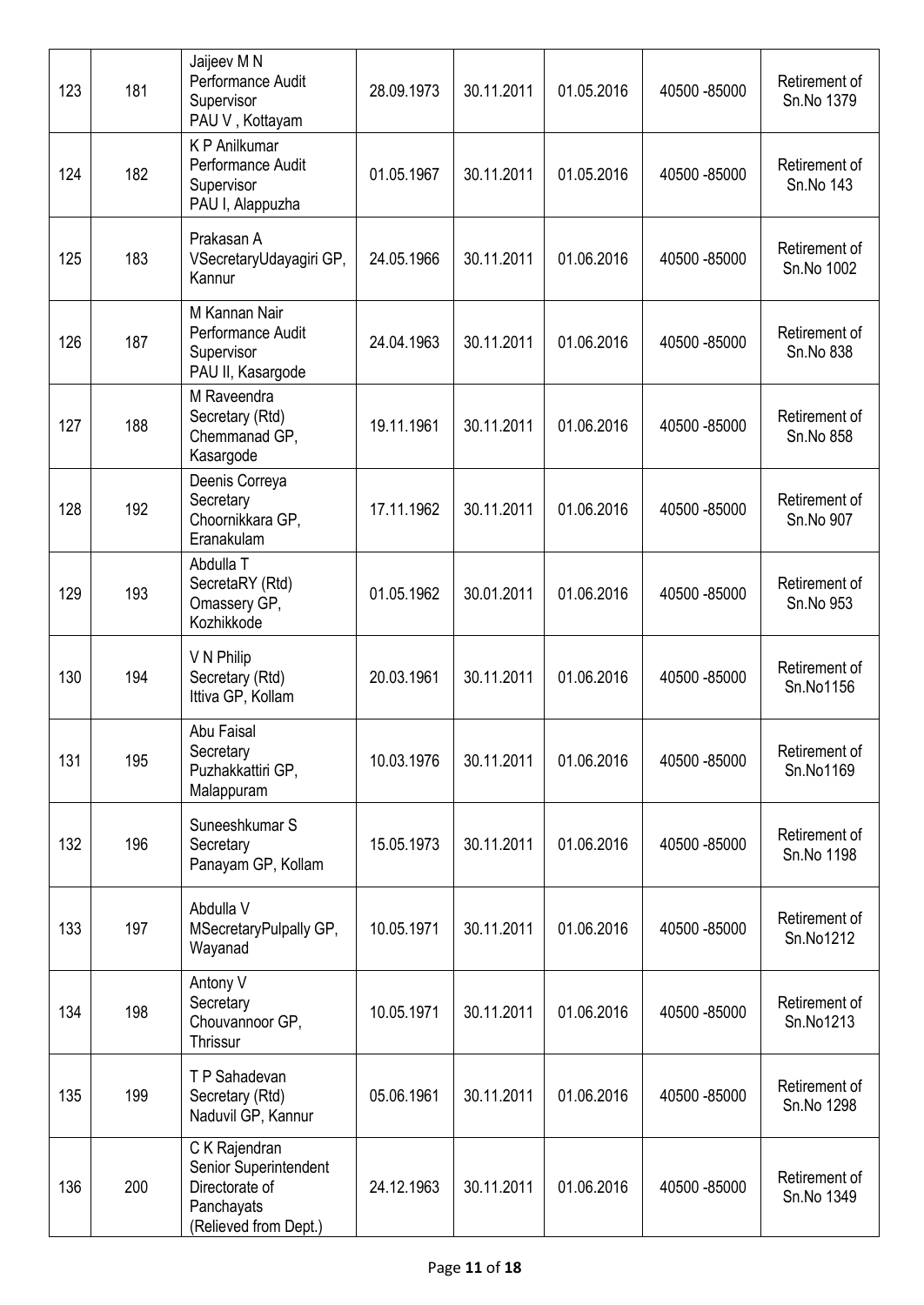| 137 | 201 | Ashokan A C<br>Secretary<br>A.R.Nagar GP,<br>Malappuram                   | 10.05.1965  | 30.11.2011 | 01.06.2016 | 40500 - 85000 | Retirement of<br>Sn.No 1378 |
|-----|-----|---------------------------------------------------------------------------|-------------|------------|------------|---------------|-----------------------------|
| 138 | 205 | T P Radhakrishnan<br>Secretary<br>Manjapra GP,<br>Eranakulam              | 31.07.1962  | 30.11.2011 | 01.06.2016 | 40500 - 85000 | Retirement of<br>Sn.No 794  |
| 139 | 208 | P T Padmarajan<br>Secretary (Rtd)<br>Eranjoli GP, Kannur                  | 05.05.1960  | 30.11.2011 | 01.06.2016 | 40500 - 85000 | Retirement of<br>Sn.No 1292 |
| 140 | 210 | K C Rajeevan<br>Secretary (Rtd)<br>Mangalam GP,<br>Malappuram             | 07.06.1961  | 30.11.2011 | 01.06.2016 | 40500 - 85000 | Retirement of<br>Sn.No 129  |
| 141 | 211 | Eliyamma<br>SebastianSecretary<br>(Rtd)Kumaramputhoor<br>GP, Palakkad     | 10.06.1961  | 30.11.2011 | 01.06.2016 | 40500 - 85000 | Retirement of<br>Sn.No 133  |
| 142 | 212 | P K John<br>Secretary (Rtd)<br>Mylapra GP,<br>Pathanamthitta              | 20.06.1961  | 30.11.2011 | 01.06.2016 | 40500 - 85000 | Retirement of<br>Sn.No 166  |
| 143 | 216 | V N Nandakmar<br>Secretary (Rtd)<br>Kadukutty GP, Thrissur                | 27.06.1961  | 30.11.2011 | 01.06.2016 | 40500 - 85000 | Retirement of<br>Sn.No 208  |
| 144 | 217 | <b>B</b> Ushakumari<br>Secretary (Rtd)<br>Kottangal GP,<br>Pathanamthitta | 20.05.1962  | 30.11.2011 | 01.08.2016 | 40500 - 85000 | Retirement of<br>Sn.No 1321 |
| 145 | 218 | M Suresh<br>Secretary (Rtd)<br>Avoli GP, Eranakulam                       | 31.05.1962  | 30.11.2011 | 01.09.2016 | 40500 - 85000 | Retirement of<br>Sn.No 831  |
| 146 | 219 | K N Balan<br>Secretary<br>Eriyad GP, Thrissur                             | 12.01.1963  | 30.11.2011 | 01.09.2016 | 40500 - 85000 | Retirement of<br>Sn.No 101  |
| 147 | 220 | A Nazarudeen<br>Secretary<br>Sasthamkotta GP,<br>Kollam                   | 19.03.1963  | 30.11.2011 | 01.11.2016 | 40500 - 85000 | Relieving of<br>Sn.No.200   |
| 148 | 222 | N N Mohammed Kasim<br>Secretary<br>Puthunagaram GP,<br>Palakkad           | 29.045.1963 | 30.11.2011 | 01.12.2016 | 40500 - 85000 | Retirement of<br>Sn.No 887  |
| 149 | 228 | V G JayakumarSecretary<br>(Rtd)Manimala GP,<br>Kottayam                   | 10.07.1961  | 30.11.2011 | 01.02.2017 | 40500 - 85000 | Retirement of<br>Sn.No 1117 |
| 150 | 230 | Mohanalal.S<br>Secretary (Rtd)<br>Cheriyamundam GP,<br>Malappuram         | 30.05.1961  | 30.11.2011 | 01.03.2017 | 40500 - 85000 | Retirement of<br>Sn.No 1020 |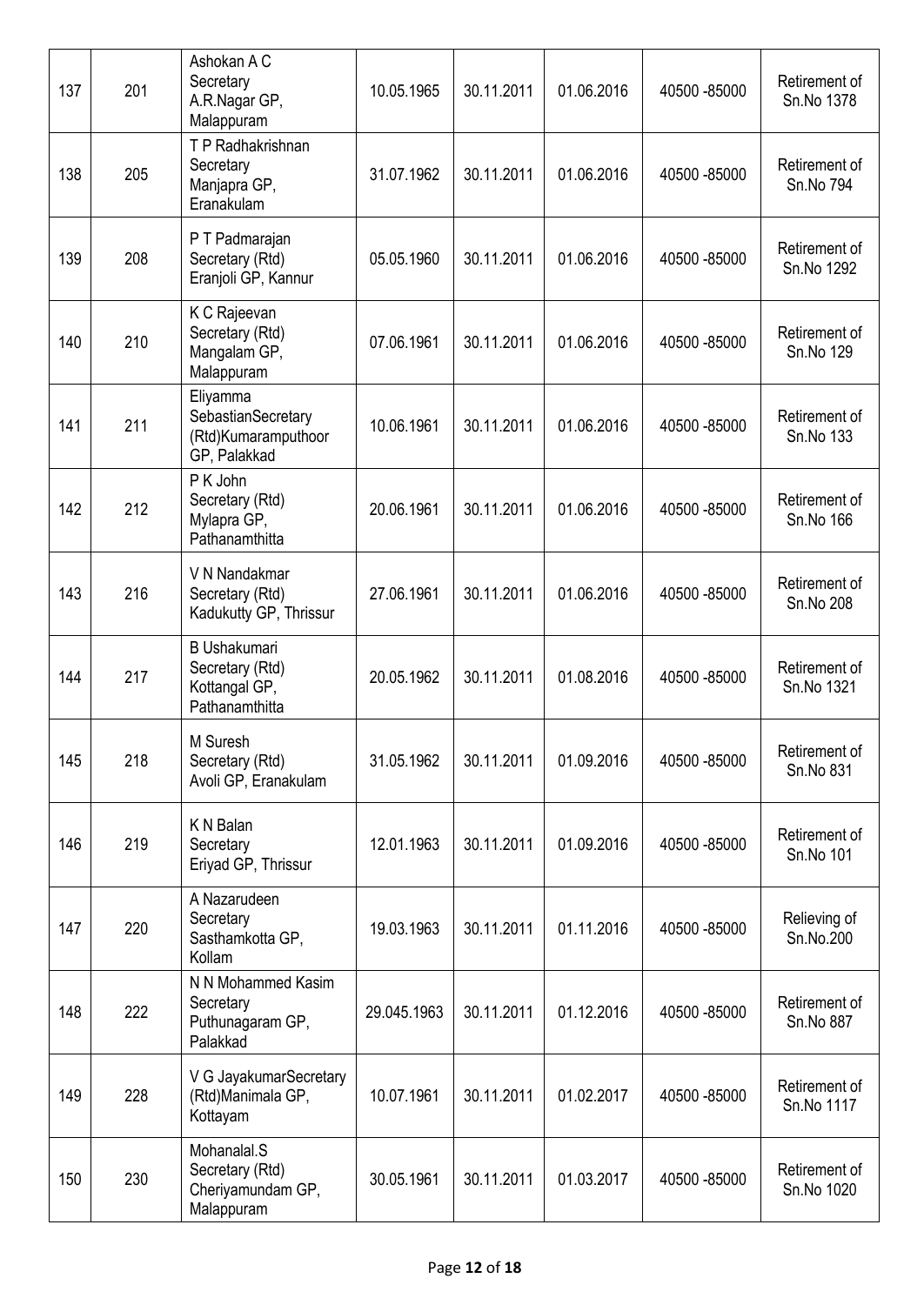| 151 | 231 | Sunilkumar K S<br>Secretary<br>Puthukkad GP, Thrissur                                                   | 03.10.1966 | 30.11.2011 | 01.03.2017 | 40500 - 85000 | Retirement of<br>Sn.No 1147      |
|-----|-----|---------------------------------------------------------------------------------------------------------|------------|------------|------------|---------------|----------------------------------|
| 152 | 232 | P Sureshbabu<br>Secretary<br>Thenkara GP, Palakkad                                                      | 15.02.1974 | 30.11.2011 | 01.03.2017 | 40500 - 85000 | Retirement of<br><b>Sn.No 18</b> |
| 153 | 233 | Anil K <sub>N</sub><br>Performance Audit<br>Supervisor<br>PAU V, Kannur<br>(on Deputation)              | 31.05.1968 | 30.11.2011 | 01.03.2017 | 40500 - 85000 | Retirement of<br>Sn.No 165       |
| 154 | 234 | P Balan<br>Secretary<br>Kolachery GP, Kannur                                                            | 03.03.1969 | 30.11.2011 | 01.04.2017 | 40500 - 85000 | Retirement of<br>Sn.No 935       |
| 155 | 235 | M Raju<br>Secretary<br>Thenmala GP, Kollam                                                              | 02.05.1969 | 30.11.2011 | 01.04.2017 | 40500 - 85000 | Retirement of<br>Sn.No 1016      |
| 156 | 236 | Satheeshkumar K<br>Secretary<br>Parali GP, Palakkad                                                     | 30.05.1969 | 30.11.2011 | 01.04.2017 | 40500 - 85000 | Retirement of<br>Sn.No 194       |
| 157 | 237 | Vinodkumar P NSenior<br>SuperintendentO/o<br>Deputy Director of<br>Panchayats, Thrissur                 | 03.02.1970 | 30.11.2011 | 01.05.2017 | 40500 - 85000 | Retirement of<br>Sn.No 1209      |
| 158 | 238 | Suresh P<br>Secretary<br>Eramala GP, Kozhikkode                                                         | 01.05.1965 | 30.11.2011 | 01.05.2017 | 40500 - 85000 | Retirement of<br>Sn.No 121       |
| 159 | 239 | Jayarajan P<br>Secretary<br>Maranchery GP,<br>Malappuram                                                | 15.01.1971 | 30.11.2011 | 01.05.2017 | 40500 - 85000 | Retirement of<br>Sn.No 158       |
| 160 | 240 | Pradeepan Thekkekkattil<br>Secretary<br>Chittariparamba, Kannur                                         | 20.12.1971 | 30.11.2011 | 01.06.2017 | 40500 - 85000 | Retirement of<br>Sn.No 837       |
| 161 | 246 | P Vinodkumar<br>Secretary<br>Edayoor GP,<br>Malappuram                                                  | 30.10.1963 | 30.11.2011 | 01.06.2017 | 40500 - 85000 | Retirement of<br>Sn.No 929       |
| 162 | 247 | P P Raveendran Nair<br>Performance Audit<br>Supervisor<br>PAU V, Eranakulam                             | 28.11.1963 | 30.11.2011 | 01.06.2017 | 40500 - 85000 | Retirement of<br>Sn.No 964       |
| 163 | 250 | A Jayasankar<br>Secretary<br>Irimbiliyam GP,<br>Malappuram                                              | 02.06.1962 | 30.11.2011 | 01.06.2017 | 40500 - 85000 | Retirement of<br>Sn.No 1038      |
| 164 | 256 | S Aravindakshan<br>Senior Superintendent<br>O/o Deputy Director of<br>Panchayats,<br>Thiruvananthapuram | 15.04.1965 | 30.11.2011 | 01.06.2017 | 40500 - 85000 | Retirement of<br>Sn.No 1017      |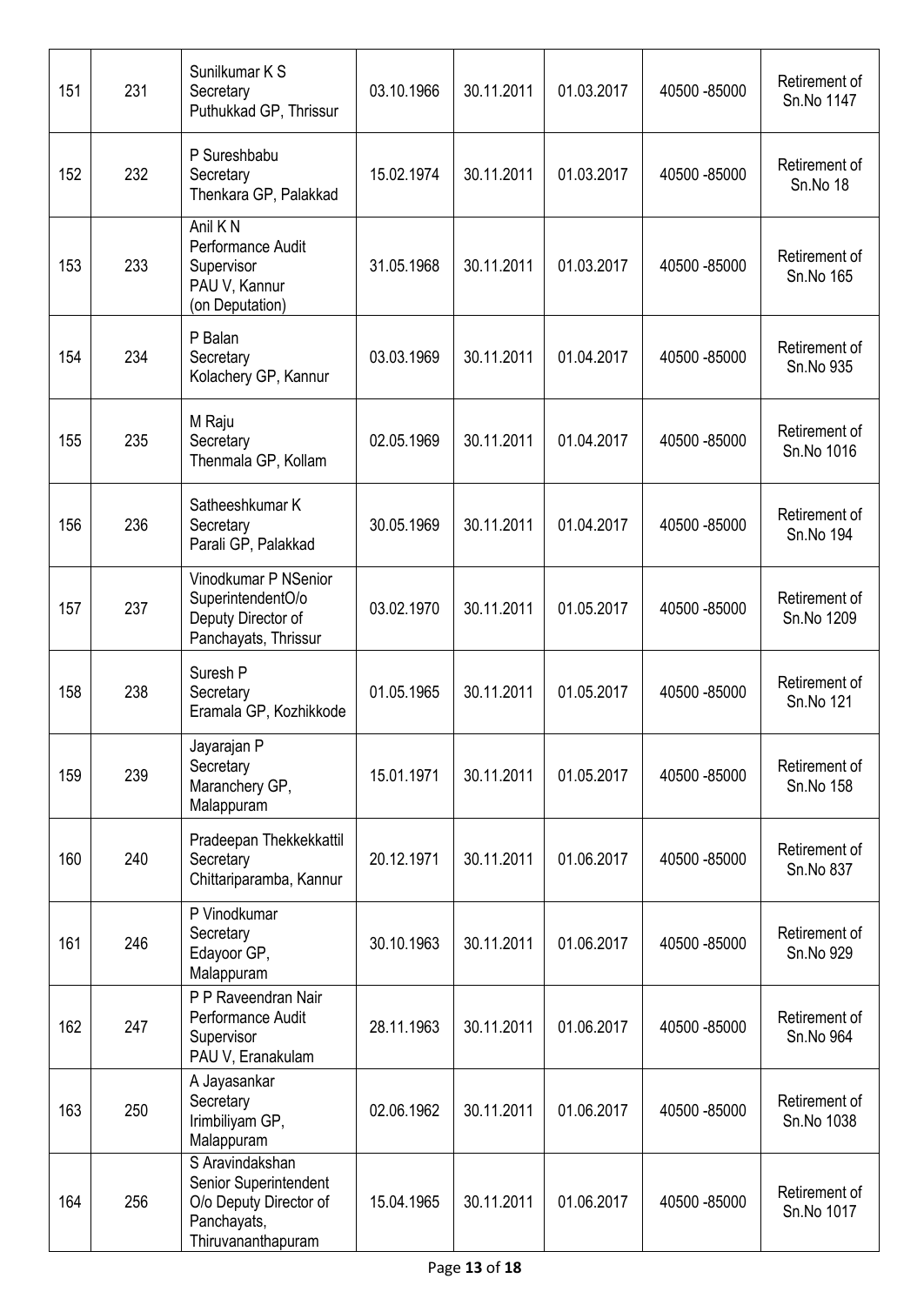| 165 | 257 | P P<br>ShahoodSecretary(Rtd)<br>Morayoor<br>GPMalappuram                                   | 01.04.1962 | 30.11.2011 | 01.06.2017 | 40500 - 85000 | Retirement of<br>Sn.No 1158             |
|-----|-----|--------------------------------------------------------------------------------------------|------------|------------|------------|---------------|-----------------------------------------|
| 166 | 259 | P P Sunilkumar<br>Secretary (Rtd)<br>Vazhakkad GP,<br>Malappuram                           | 12.04.1962 | 30.11.2011 | 01.06.2017 | 40500 - 85000 | Retirement of<br>Sn.No 1233             |
| 167 | 260 | K S Rajeev<br>Secretary<br>Erattayar GPIdukki                                              | 30.05.1963 | 30.11.2011 | 01.06.2017 | 40500 - 85000 | Retirement of<br>Sn.No 1175             |
| 168 | 264 | R Ushakumari<br>Secretary (Rtd)<br>Ottaskharamangalam,<br>Thiruvananthapuram               | 22.12.1961 | 30.11.2011 | 01.06.2017 | 40500 - 85000 | Retirement of<br>Sn.No 1239             |
| 169 | 266 | Vasanthakumar P G<br>Secretary<br>Anthikkad GP, Thrissur                                   | 22.11.1964 | 30.11.2011 | 01.06.2017 | 40500 - 85000 | Retirement of<br>Sn.No 1285             |
| 170 | 267 | Ashokan Malapiilayil<br>Secretary<br>Peralassery GP, Kannur                                | 04.05.1967 | 30.11.2011 | 01.06.2017 | 40500 - 85000 | Retirement of<br>Sn.No 70               |
| 171 | 268 | C K Haridasan<br>Secretary<br>Vellinezhy GP, Palakkad                                      | 17.01.1969 | 30.11.2011 | 01.06.2017 | 40500 - 85000 | Retirement of<br>Sn.No 130              |
| 172 | 270 | Mijoy Michael P<br>Secretary<br>Elamkunnappuzha GP,<br>Eranakulam                          | 31.05.1972 | 30.11.2011 | 01.06.2017 | 40500 - 85000 | Retirement of<br>Sn.No 156              |
| 173 | 271 | Joe Mon<br>GeorgeSecretaryKadam<br>pazhippuram GP,<br>Palakkad                             | 25.04.1975 | 30.11.2011 | 01.06.2017 | 40500 - 85000 | Retirement of<br>Sn.No 167              |
| 174 | 272 | V Anilkumar<br>Senior Superintendent<br>Directorate of<br>Panchayats<br>Thiruvananthapuram | 28.05.1968 | 30.11.2011 | 01.06.2017 | 40500 - 85000 | Retirement of<br>Sn.No 170              |
| 175 | 273 | Maniyapppan<br>secretary<br>Ezhupunna GP,<br>Alappuzha                                     | 12.04.1967 | 30.11.2011 | 01.06.2017 | 40500 - 85000 | Voluntory<br>Retirement of<br>Sn.No 171 |
| 176 | 274 | Sarojakshan Pillai<br>Secretary (Rtd)<br>Thodiyoor GP, Kollam                              | 10.07.1961 | 30.11.2011 | 01.06.2017 | 40500 - 85000 | Retirement of<br>Sn.No 176              |
| 177 | 275 | Prakasan K S<br>Secretary<br>Chengamanad GP,<br>Eranakulam                                 | 10.05.1962 | 30.11.2011 | 01.06.2017 | 40500 - 85000 | Retirement of<br>Sn.No 230              |
| 178 | 280 | Beerankutty Kozhithody<br>Secretary<br>Pulikkal GP,<br>Malappuram                          | 02.06.1963 | 30.11.2011 | 01.06.2017 | 40500 - 85000 | Retirement of<br>Sn.No 1353             |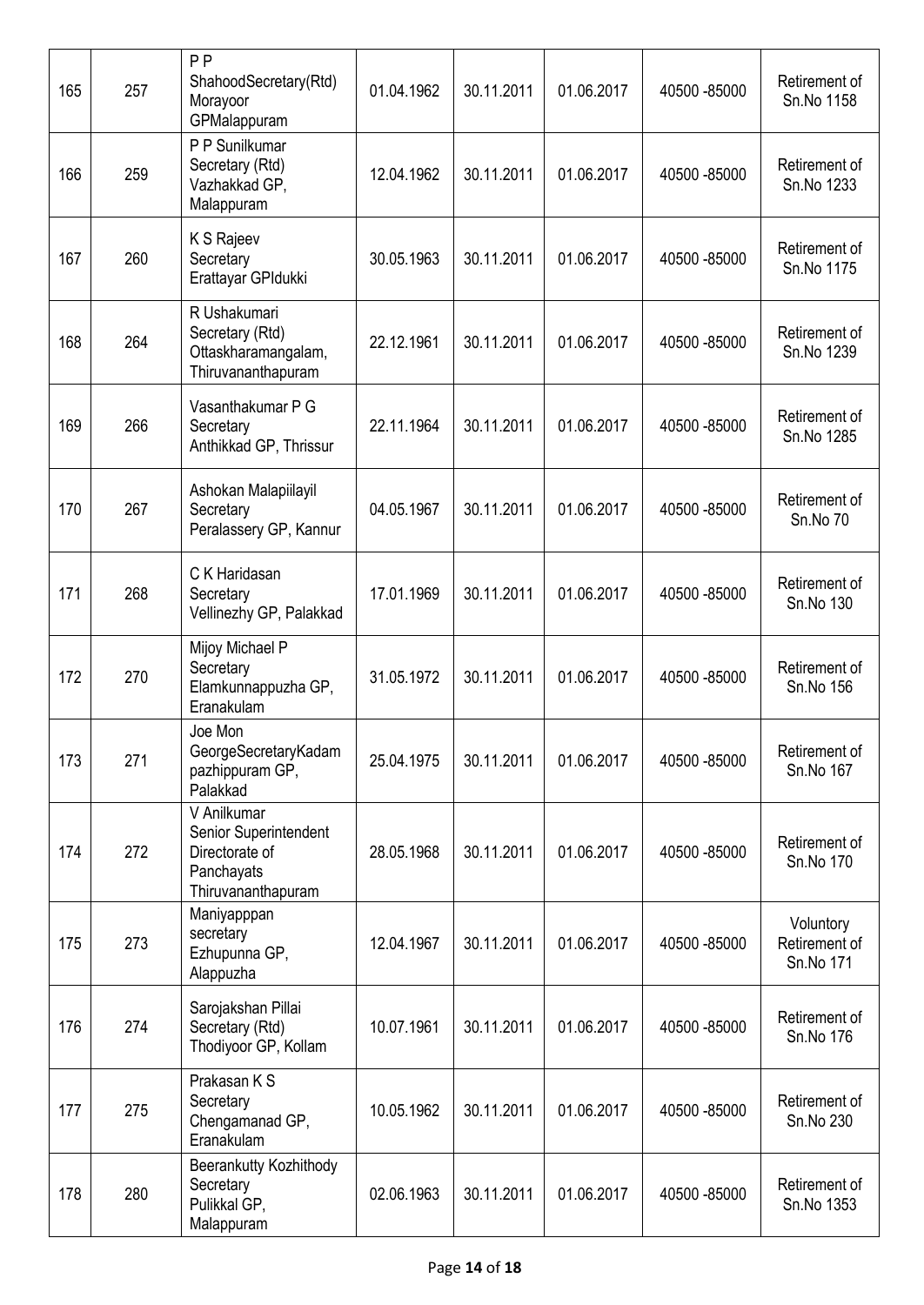| 179 | 287 | K Radhakrishnan<br>Secretary<br>Vandazhy GP, Palakkad                      | 12.05.1963 | 30.11.2011 | 01.06.2017 | 40500 - 85000 | Retirement of<br>Sn.No 1481 |
|-----|-----|----------------------------------------------------------------------------|------------|------------|------------|---------------|-----------------------------|
| 180 | 294 | P P Rajan<br>Secretary<br>Arreekkode GP,<br>Malappuram                     | 19.05.1963 | 30.11.2011 | 01.07.2017 | 40500 - 85000 | Retirement of<br>Sn.No 216  |
| 181 | 296 | Varghese T KSecretary<br>(Rtd)Nellikkuzhy GP,<br>Eranakulam                | 08.07.1961 | 30.11.2011 | 01.07.2017 | 40500 - 85000 | Retirement of<br>Sn.No 1303 |
| 182 | 303 | Unnikrishnan C R<br>Secretary<br>Kuzhalmandam GP,<br>Palakkad              | 01.01.1963 | 30.11.2011 | 01.07.2017 | 40500 - 85000 | Retirement of<br>Sn.No 137  |
| 183 | 304 | Mohanan Poozhikkal<br>Secretary<br>Ozhoor GP, Malappuram                   | 06.02.1963 | 30.11.2011 | 01.07.2017 | 40500 - 85000 | Retirement of<br>Sn.No 175  |
| 184 | 307 | Abdul Nassar C<br>Secretary<br>Erimayoor GP, Palakkad                      | 27.03.1963 | 30.11.2011 | 01.07.2017 | 40500 - 85000 | Retirement of<br>Sn.No 210  |
| 185 | 308 | Benny Davis C<br>Secretary<br>Thannyam GP, Thrissur                        | 29.06.1963 | 30.11.2011 | 01.08.2017 | 40500 - 85000 | Retirement of<br>Sn.No 296  |
| 186 | 313 | Kaladharan<br>Performance Audit<br>Supervisor(Rtd), PAU IV,<br>Palakkad    | 10.05.1962 | 30.11.2011 | 01.08.2017 | 40500 - 85000 | Retirement of<br>Sn.No 1018 |
| 187 | 315 | V Jayaprakasan<br>Secretary (Rtd)<br>Melarkode GP, Palakkad                | 03.05.1962 | 30.11.2011 | 01.08.2017 | 40500 - 85000 | Retirement of<br>Sn.No1224  |
| 188 | 316 | Sheela P P<br>Secretary<br>Chellanam GP,<br>Eranakulam                     | 15.09.1966 | 30.11.2011 | 01.08.2017 | 40500 - 85000 | Retirement of<br>Sn.No 1318 |
| 189 | 320 | T KannanPerformance<br>Audit SupervisorPAU II,<br>Palakkad                 | 31.07.1962 | 30.11.2011 | 01.08.2017 | 40500 - 85000 | Retirement of<br>Sn.No 15   |
| 190 | 328 | Jothishkumar K V<br>Secretary<br>Nadathara GP, Thrissur<br>(on Deputation) | 12.05.1968 | 30.11.2011 | 01.08.2017 | 40500 - 85000 | Retirement of<br>Sn.No 17   |
| 191 | 329 | M H Basheer<br>Performance Audit<br>Supervisor<br>PAU II, Thrissur         | 30.05.1962 | 30.11.2011 | 01.08.2017 | 40500 - 85000 | Retirement of<br>Sn.No 228  |
| 192 | 332 | Suresh B<br>Secretary (Rtd)<br>Kuttichal GP.<br>Thiruvananthapuram         | 02.05.1962 | 30.11.2011 | 01.08.2017 | 40500 - 85000 | Retirement of<br>Sn.No274   |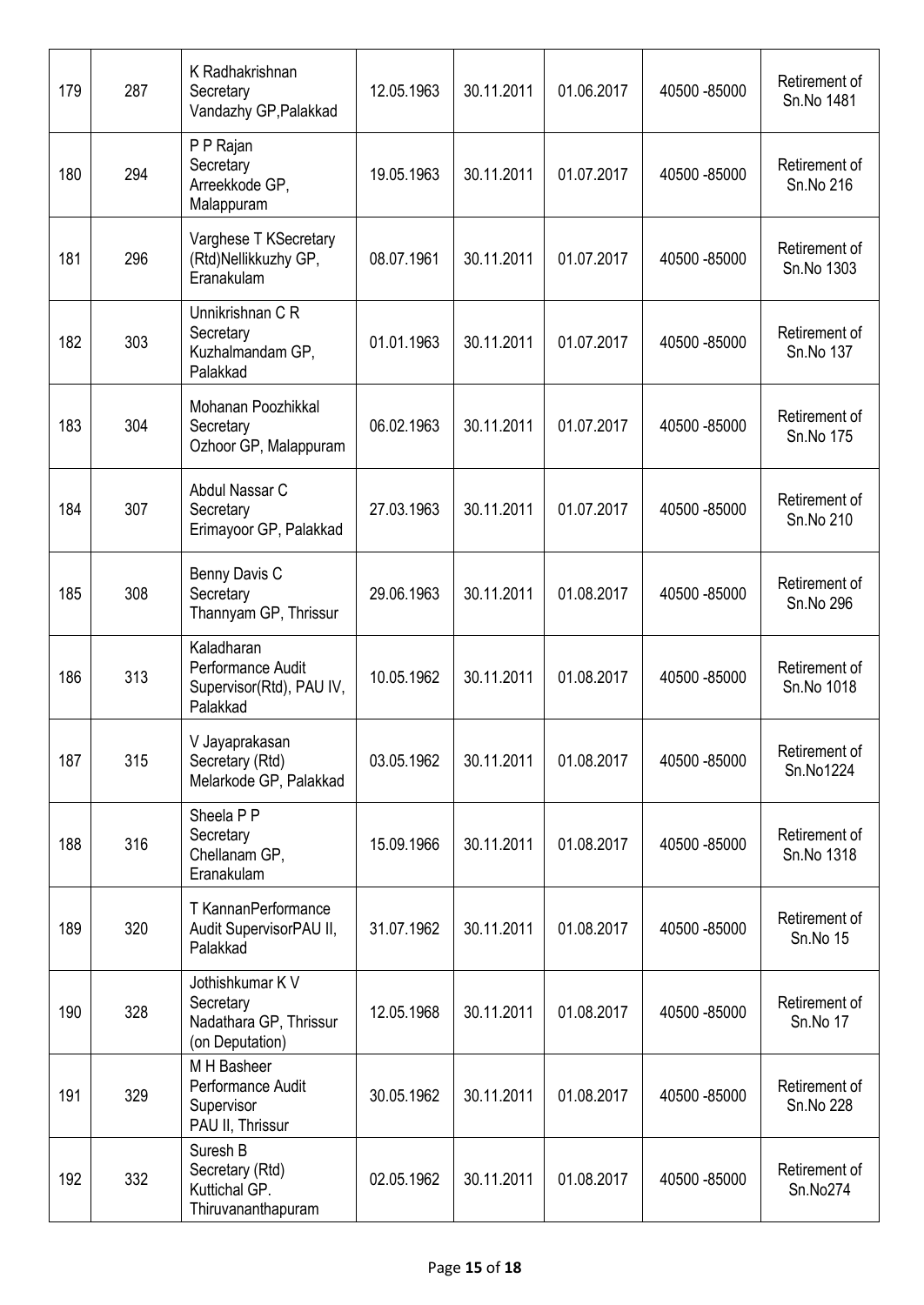| 193 | 335 | U K Peethambaran<br>Secretary (Rtd)<br>Nannambra GP,<br>Malappuram     | 09.04.1962 | 30.11.2011 | 01.10.2017 | 40500 - 85000 | Retirement of<br>Sn.No 877  |
|-----|-----|------------------------------------------------------------------------|------------|------------|------------|---------------|-----------------------------|
| 194 | 355 | D S Lathika<br>Secretary<br>Pazhayakunnummel GP,<br>Thiruvananthapuram | 13.07.1963 | 30.11.2011 | 01.10.2017 | 40500 - 85000 | Retirement of<br>Sn.No841   |
| 195 | 361 | Mohankumar P S<br>Secretary<br>Neendakara GP, Kollam                   | 12.03.1963 | 30.11.2011 | 01.10.2017 | 40500 - 85000 | Retirement of<br>Sn.No 1288 |
| 196 | 363 | Nissar S<br>Secretary<br>Mangalam GP,<br>Malappuram                    | 26.05.1963 | 30.11.2011 | 01.11.2017 | 40500 - 85000 | Retirement of<br>Sn.No 937  |
| 197 | 377 | <b>TP</b><br>KuryanSecretaryErumap<br>etty GP, Thrissur                | 29.07.1963 | 30.11.2011 | 01.11.2017 | 40500 - 85000 | Retirement of<br>Sn.No 1478 |
| 198 | 379 | K Babu<br>Secretary<br>Pothenkode GP,<br>Thiruvananthapuram            | 20.01.1963 | 30.11.2011 | 01.01.2018 | 40500 - 85000 | Retirement of<br>Sn.No 967  |
| 199 | 380 | V M Sagheer<br>Secretary<br>Edavilangu GP, Thrissur                    | 10.03.1962 | 30.11.2011 | 01.01.2018 | 40500 - 85000 | Retirement of<br>Sn.No 264  |
| 200 | 383 | A Hashim<br>Secretary<br>Kulathoopuzha GP,<br>Kollam                   | 12.04.1963 | 30.11.2011 | 04.01.2018 | 40500 - 85000 | Promotion of<br>Sn.No. 911  |
| 201 | 385 | Vijayan P V<br>Secretary (Rtd)<br>Mala GP, Thrissur                    | 07.02.1962 | 30.11.2011 | 04.01.2018 | 40500 - 85000 | Promotion of<br>Sn.No 924   |
| 202 | 396 | Joshua Jacob<br>Secretary<br>Koduman GP,<br>Pathanamthitta             | 12.05.1964 | 30.11.2011 | 04.01.2018 | 40500 - 85000 | Promotion of<br>Sn.No 948   |
| 203 | 411 | T N Bhadran<br>Secretary<br>Vilakkudy GP, Kollam                       | 05.06.1963 | 30.11.2011 | 04.01.2018 | 40500 - 85000 | Promotion of<br>Sn.No 952   |
| 204 | 413 | P V Zeena<br>Secretary<br>Chittattukara GP,<br>Eranakulam              | 17.11.1965 | 30.11.2011 | 04.01.2018 | 40500 - 85000 | Promotion of<br>Sn.No1031   |
| 205 | 415 | Manoj<br>NSecretaryKinanoor<br>Karinthalam GP,<br>Kasargode            | 31.05.1970 | 30.11.2011 | 04.01.2018 | 40500 - 85000 | Promotion of<br>Sn.No 1043  |
| 206 | 416 | Jayan K<br>Secretary<br>Cheriyamundam GP,<br>Malappuram                | 24.05.1967 | 30.11.2011 | 04.01.2018 | 40500 - 85000 | Promotion of<br>Sn.No1061   |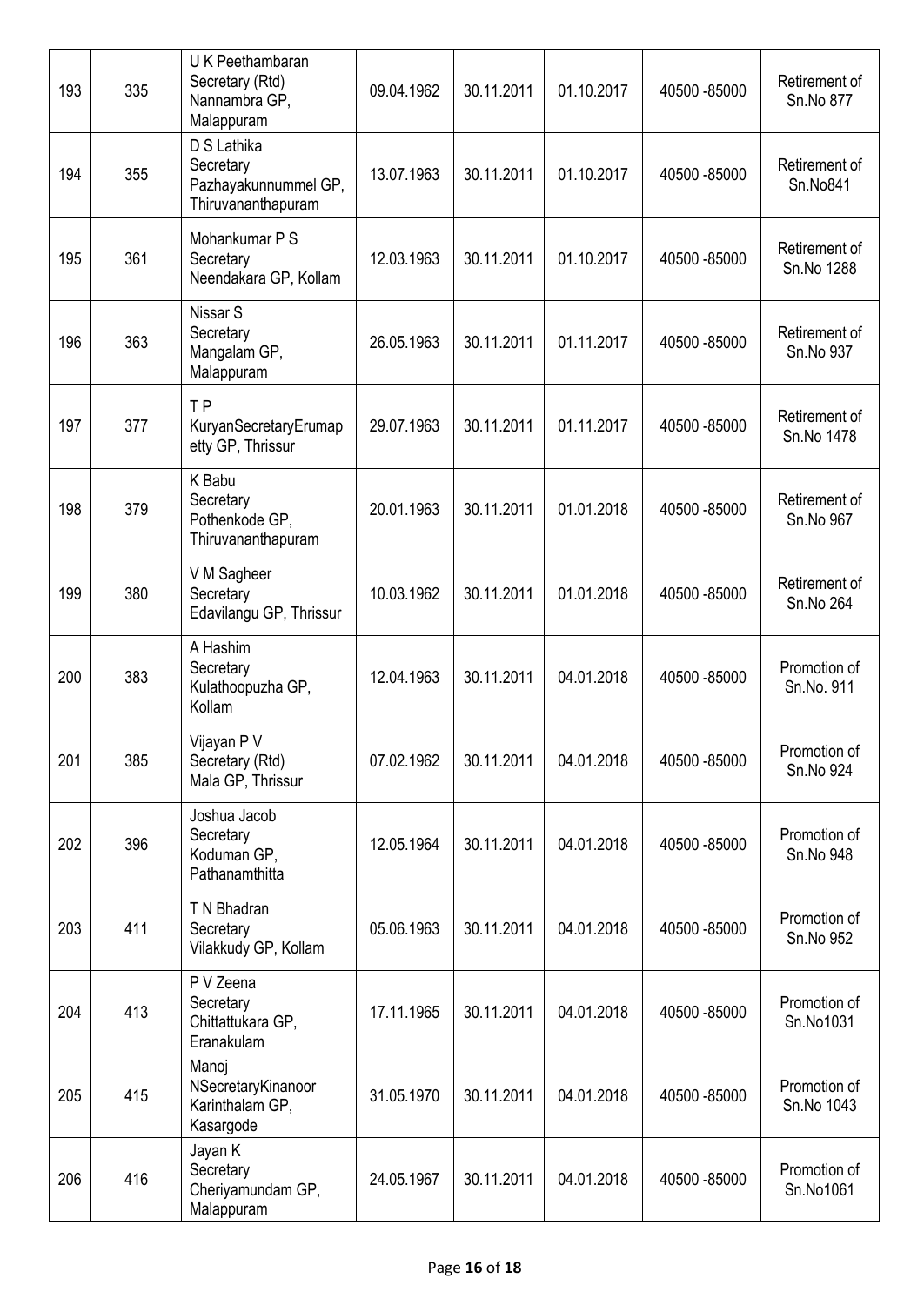| 207 | 417 | Joseph Baiju<br>Secretary<br>Poovachal GP,<br>Thiruvananthapuram                          | 15.05.1972 | 30.11.2011 | 04.01.2018 | 40500 - 85000 | Promotion of<br>Sn.No 1064  |
|-----|-----|-------------------------------------------------------------------------------------------|------------|------------|------------|---------------|-----------------------------|
| 208 | 418 | K K Rajan<br>Secretary<br>Nannamukku GP,<br>Malappuram                                    | 20.03.1973 | 30.11.2011 | 04.01.2018 | 40500 - 85000 | Promotion of<br>Sn.No 1134  |
| 209 | 419 | P Jayan<br>Secretary<br>Pallikkara GP,<br>Kazargode                                       | 05.10.1972 | 30.11.2011 | 04.01.2018 | 40500 - 85000 | Promotion of<br>Sn.No 1135  |
| 210 | 420 | Shajahan A<br>Senior Superintendent<br>Directorate of<br>Panchayats<br>Thiruvananthapuram | 25.04.1974 | 30.11.2011 | 04.01.2018 | 40500 - 85000 | Promotion of<br>Sn.No 1258  |
| 211 | 421 | K V Satheesan<br>Secretary<br>Karivelloor Peralam GP,<br>Kasargode                        | 25.04.1974 | 30.11.2011 | 04.01.2018 | 40500 - 85000 | Promotion of<br>Sn.No 1264  |
| 212 | 422 | V S Rajesh<br>Performance Audit<br>Supervisor<br>PAU II, Eranakulam                       | 06.01.1974 | 30.11.2011 | 04.01.2018 | 40500 - 85000 | Promotion of<br>Sn.No 1334  |
| 213 | 423 | Rajkumar<br>GSecretaryKavakam GP,<br>Alappuzha                                            | 31.05.1973 | 30.11.2011 | 04.01.2018 | 40500 - 85000 | Promotion of<br>Sn.No 1368  |
| 214 | 424 | T Shahul Hameed<br>Secretary<br>Azhiyoor GP,<br>Kozhikkode                                | 15.05.1971 | 30.11.2011 | 01.03.2018 | 40500 - 85000 | Retirement of<br>Sn No. 385 |
| 215 | 425 | Sujith Karun<br>Secretary<br>Amballoor GP,<br>Eranakulam (on<br>Deputation)               | 04.05.1974 | 30.11.2011 | 01.04.2018 | 40500 - 85000 | Retirement of<br>Sn No 177. |
| 216 | 426 | Santhosh Mathew<br>Secretary<br>Veeyapuram<br>GP, Alappuzha                               | 10.04.1974 | 30.11.2011 | 01.04.2018 | 40500 - 85000 | Retirement of<br>Sn No.380  |
| 217 | 427 | Umeshbabu Kottayi<br>Secretary<br>Kadamboor GP,<br>Kazargode                              | 30.05.1974 | 30.11.2011 | 01.05.2018 | 40500 - 85000 | Retirement of<br>Sn No 257. |
| 218 | 428 | Sajeendrababu<br>Secretary<br>Elekamon GP,<br>Thiruvananthapuram (on<br>Deputation)       | 20.05.1965 | 30.11.2011 | 01.05.2018 | 40500 - 85000 | Retirement of<br>Sn No.259  |
| 219 | 429 | Shahul Hameed M A<br>Secretary<br>Vazhoor G{P, Kottayam                                   | 01.11.1972 | 30.11.2011 | 01.05.2018 | 40500 - 85000 | Retirement of<br>Sn No 335. |